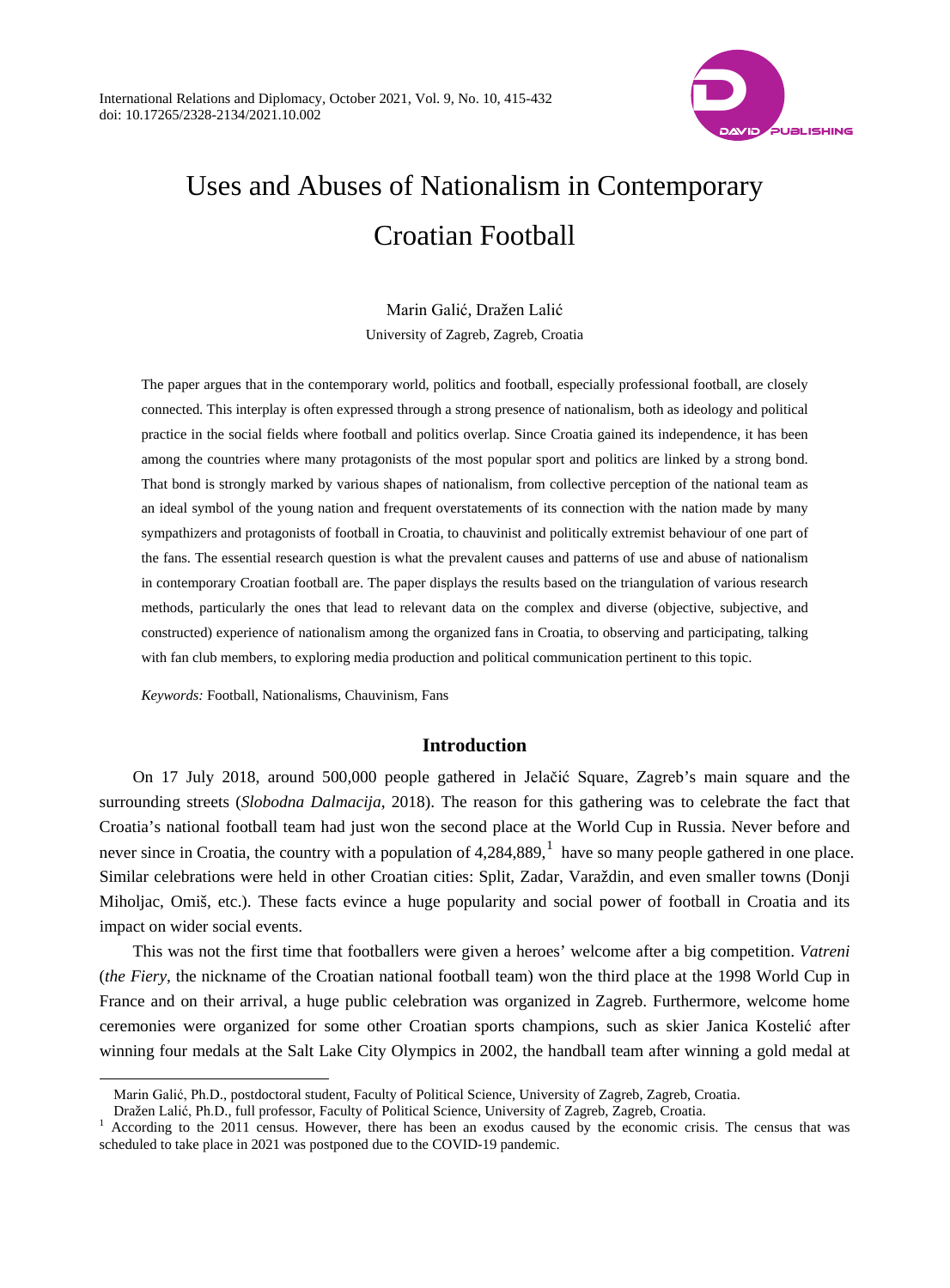the 2003 World Championships, and tennis players who won the Davis Cup in 2005 and 2018. On these occasions Zagreb's main square and other squares all around Croatia were crowded with people, as witnessed by one of the authors of this paper.<sup>[2](#page-1-0)</sup> These successes and the accompanying celebrations are perceived by the public as extremely important for the young nation, which is only a little over 30 years old, and which has certainly been affirmed through sports, especially football. In this context, Croats intensively express their national belonging through sports. Nevertheless, it turns out that there is actually a fine line between patriotism and nationalism, the latter one being most openly expressed by sports fan groups. Nationalism has had a socially integrative role in Croatia, and, at the same time, a disintegrative role for Croatia's image in the world. The fan subculture is well developed in Croatia. The leading football fan groups are Torcida (gathering fans of the football club Hajduk, Split), which is the oldest organized group in this area, and Bad Blue Boys (gathering fans of the football club Dinamo, Zagreb).

There is no real need to prove that sport and all sport actors have an important role in modern society and that they are capable of arousing great interest among the general public, which makes this subject matter interesting to scientists as well. It was first addressed by sociological and other scientific thought in the world (but also in Croatia, primarily thanks to Srđan Vrcan) in the last century.

Football has in many ways become much more than an authentic folk game and entertainment. Sometimes indirectly and covertly, and sometimes directly, it turns out to be interesting to party politics, as well as to state politics. There are close links between politics and, especially, professional football. This connection is often expressed in terms of a strong presence of nationalism, both as an ideology and as political practice. Football has been the scene of many nationalist outbursts in Croatia over the last decade. The interplay between the most popular sport and politics is very intense. This interplay is largely marked by various forms of nationalist expression, ranging from a collective perception of the Croatian national football team as one of the most important symbols of the young state and overemphasis on the connection between sport and nation, to behaviour of some fans whose messages reflect chauvinism and political extremism. National teams are a particularly strong catalyst of the social value of patriotism, i.e., of its expression, as well as temporary social homogenization (Lalić, 2018, p. 75).

In this paper, we question the relationship between football and politics in Croatia, with the thesis that football exerts politically and socially useful, that is, integrating effects, as well as disintegrating effects for the Republic of Croatia and its citizens. Furthermore, we use the thesis that the background of the abuse of nationalism is not only related to political and social circumstances, but also to the specifics of football and the functioning of the Croatian Football Association (HNS). We also use the following research questions: "What are uses and abuses of nationalism in football determined by?" and "What forms of abuse can be identified?"

## **Theoretical Framework**

The elaboration of our theoretical framework revolves around the two key concepts: *nationalism* and *football*.

The concept of *nationalism* is most closely related to some other related concepts that were developed in political science, sociology, and other social sciences. At this point, we briefly present particularly important terms and concepts that are relevant to the issue of the relationship of members of a particular national group to

<span id="page-1-0"></span><sup>&</sup>lt;sup>2</sup> The same author took active part in organising the welcome celebration for Croatia's Davis Cup team in 2018 in virtue of the executive director of the Croatian Tennis Association.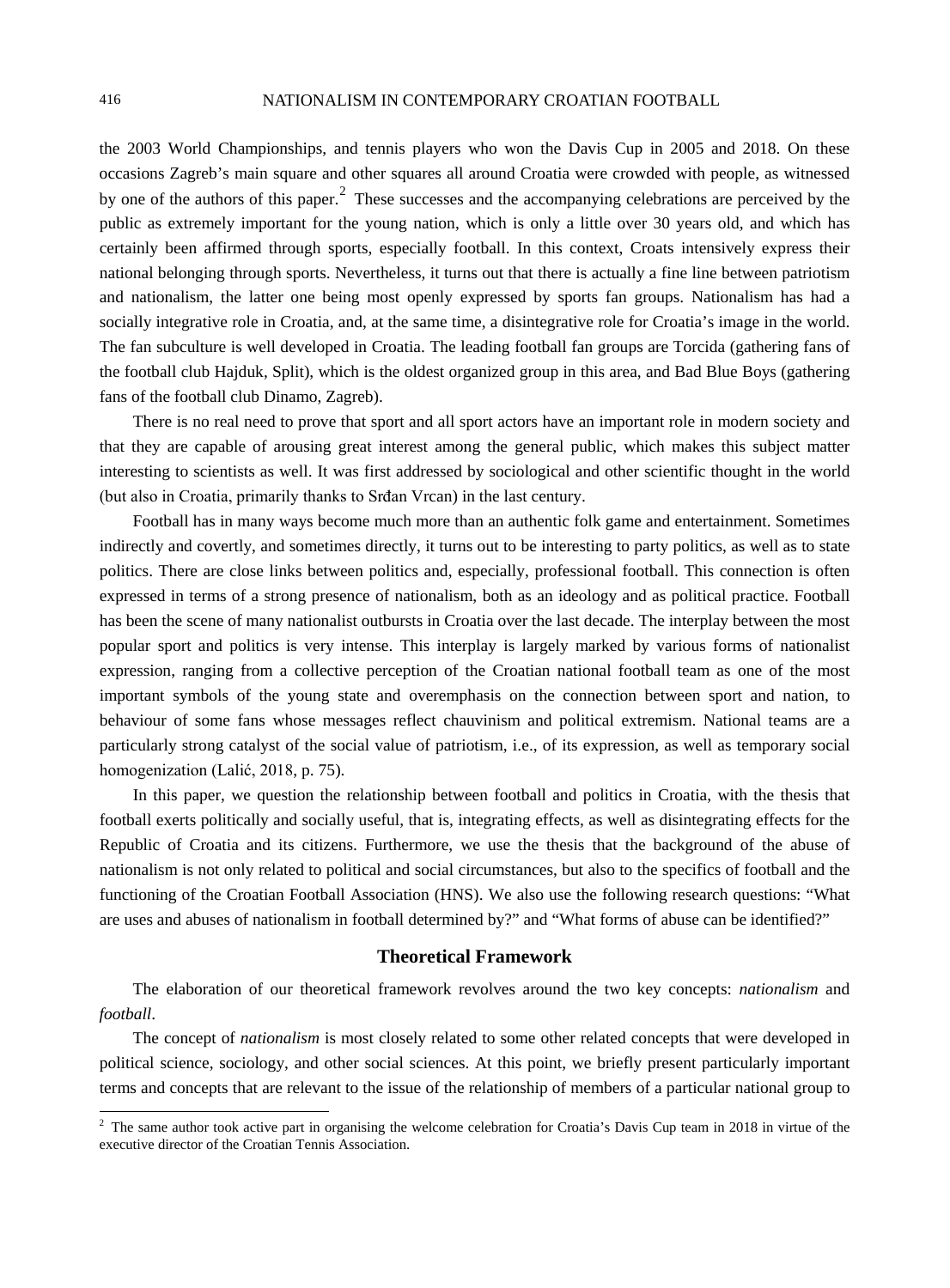the nation itself or the nation-state. First of all, the term in question is *patriotism*, which, in our understanding, denotes a strong emotional and other attachment of individuals and groups to the people to which they belong and therefore to its pertinent community. This kind of bond is in fact an expression of the social value of a nation that conceptually orients crowds of people and directs their behaviour. This guiding idea is in many countries a very important component of a broader value system and is generally marked by conservative beliefs and understandings.

Patriotism and nationalism are closely linked, yet not identical. It is crucial to note that many expressions of patriotism do not in reality amount to nationalism, which can be conceptualized primarily as an overheated, intense expression of attachment to the nation. As such, nationalism refers to emphasizing the guiding idea of the nation in the overall value system of an individual or group. Expressed in this form, the value of the nation leads to a greater or lesser diminution of the importance of other social values: nationalism is for nationalists, in a way, the key guide to their beliefs and reasoning, thus modelling their behaviour as well. As the leading Croatian sociologist Josip Županov noted, the value orientation based on such an understanding of the nation is on the one hand collectivist in the sense that it is marked by an emphasis on "we consciousness" and related group solidarity; on the other hand, this orientation is marked by a kind of (quasi) transcedental attachment to the nation, which, according to nationalists, is often above reality, i.e., not subject to criteria of facts (Županov, 2002, pp. 86-87).

Despite such an emphasis on the nation in the overall value system, nationalism does not have to be marked by hatred towards other peoples and their members. Such hatred, often marked by verbal and physical violence, is termed *chauvinism*. In a word, all chauvinists are nationalists in some way, but it is not justified to equate nationalists entirely with chauvinists. The proportion of chauvinists among nationalists actually depends on political, economic, and other social circumstances: in situations of peace, political stability, and economic prosperity, only a minority of those who strongly emphasize their attachment to the nation express chauvinist views and behaviours. The same can be said in general for the political extremism associated with patriotism, which in Croatia, and in other countries that emerged after the break-up of the former Yugoslav federation, is predominantly right-wing in terms of politics and ideology.

Therefore, we do not approach nationalism as a social value that necessarily has negative, that is, socially disintegrating and detrimental effects. In the first place, whether there will be a crossing of the border that separates pronounced love for one's nation and homeland from hatred towards others depends on the characteristics of the social context. Nationalism can also be viewed as an ideology. According to Kedourie (1966), nationalism is a doctrine "according to which humanity is naturally divided into nations, nations are known according to certain identifiable characteristics, and the only legitimate kind of rule is self-government" (p. 28). Breuilly (1993) argues that nationalism should not be viewed as an irrational ideology, but as a "specifically modern form of politics that can only be understood in relation to the way the modern state has developed" (p. 401). Moreover, it should be taken into account that nationalism in the today's changing world is predominantly related to identity and pertinent policies. "Nationalism no longer appeals to ideology but to identity […]this of course does not mean that ideology has come to an end, but that it has fragmented into a politics of identity: ideology is being refracted through identity" (Delanty, 1996, ch. 2.3). In his exhaustive study of nationalism, Malešević (2006) claims the following: "Identity is not something tangible or visible: you cannot touch, smell, taste or see it. Yet many claim that its presence is so prevalent today that almost everything has become a matter of identity" (p. 13).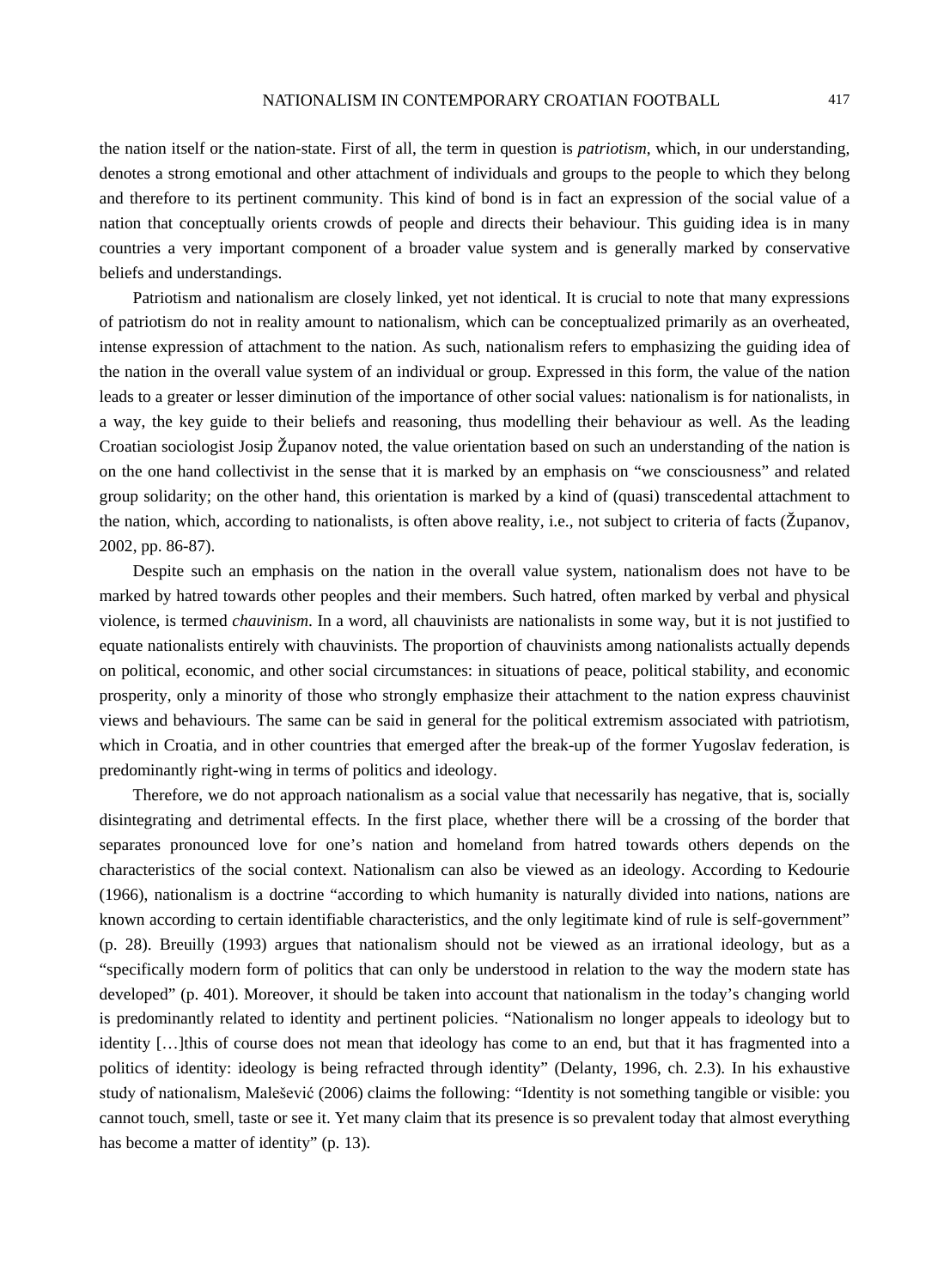Like some other authors (Ravlić, 2003, p. 200), we believe that nationalism in the modern world, i.e., from the last decade to the present day, has actually been more than anything else—a separate ideology. However, it is a kind of "thin" ideology which is rather limited in explaining politics and society. Despite its limitation in terms of ideas, this ideology is very strong and socially influential. Nationalism, understood as an influential social value or as an ideology, can have and has many social effects in many countries. On the one hand, it has a particularly positive effect on communities endangered by war and other conflicts, as well as by economic and social crises. The socially homogenizing effect of nationalism is especially present, as it was evidenced in Croatia in the 1990s, during the process of nation-state forming.

On the other hand, warnings about socially harmful effects of nationalism are often present in professional literature. Some authors describe *nationalism* as *patriotism*'s invidious evil twin, defining the former as "a perception of national superiority and an orientation toward national dominance" and the latter as "a deeply felt affective attachment to the nation" (Kosterman & Feschbach, 1989, p. 271). Gellner (1986) emphasizes that the nationalist imperative of the convergence of national and state borders in some situations "necessarily involves the exchange or expulsion of the population, more or less violent assimilation, and sometimes liquidation, to achieve that close relationship between state and culture (sic!)" (p. 101). R. Macdonald believes that "nationalism is a diabolical power that has blindly struck highly cultured peoples and made them fall into the bondage of dictators and allowed them to be tainted by horribly bloody deeds committed in their name" (according to Hertz, 1964, p. 252). C. C. O'Brien estimates that nationalism is "the most effective machine for mobilizing hatred and destruction that the world has ever known" (according to O'Leary, 1997, p. 221). Prominent German sociologist Ulrich Beck warns that "the road to the nation-state is paved with repression. His law is: either-or. This means outward exclusion, the construction of aliens, the image of the enemy and their removal (killing) in (threatening) wars; inward forced assimilation, expulsion, suppression of the culture and life of 'deviant' groups that do not adhere to the 'mother' language of identity" (Vrcan, 2003, p. 16).

National community means identity, and identity means the absence of something that is different, so there is no motivation for reflection, for criticism, or for experimentation (Bauman, 2001, p. 115). Whenever the affirmation and domination of identity policies with state-building pretensions begins, not only is it known that there will be hard social exclusion, but it is almost known in advance and a priori who will be excluded (Vrcan, 2006, p. 170). Prominent Croatian sociologist Srđan Vrcan notices that, in some situations, modern nationalisms and social and political actors who are inspired by modern nationalism to achieve and legitimize their current and specific political goals consciously and intentionally revive some atavisms and hatreds. They employ them by using completely modern means and techniques of communication and recycle them in order to use all those traditional resources of meaning and symbolism that they need now and here, primarily because of their political mobilization and legitimization potentials (Vrcan, 2006, p. 45).

If the notion of the nation as an "imaginary community" is founded (Anderson, 1983), then one's intense attachment to the nation is in a way imaginary, that is, unrelated to the real life world. According to Benedict Anderson, the nation is imaginary for other reasons, among other things, because most members of that community, who are otherwise culturally and socially unequal, are never seen or heard. However, the situation of a football match in a stadium filled with tens of thousands or even nearly a hundred thousand people singing the national anthem "as one" and otherwise ardently expressing their patriotism denies, in a sense, such an understanding: many members of fan groups, fan tribes, and smaller groups that make up that audience know each other and mostly express a similar or the same value system. However, it should be noted that most of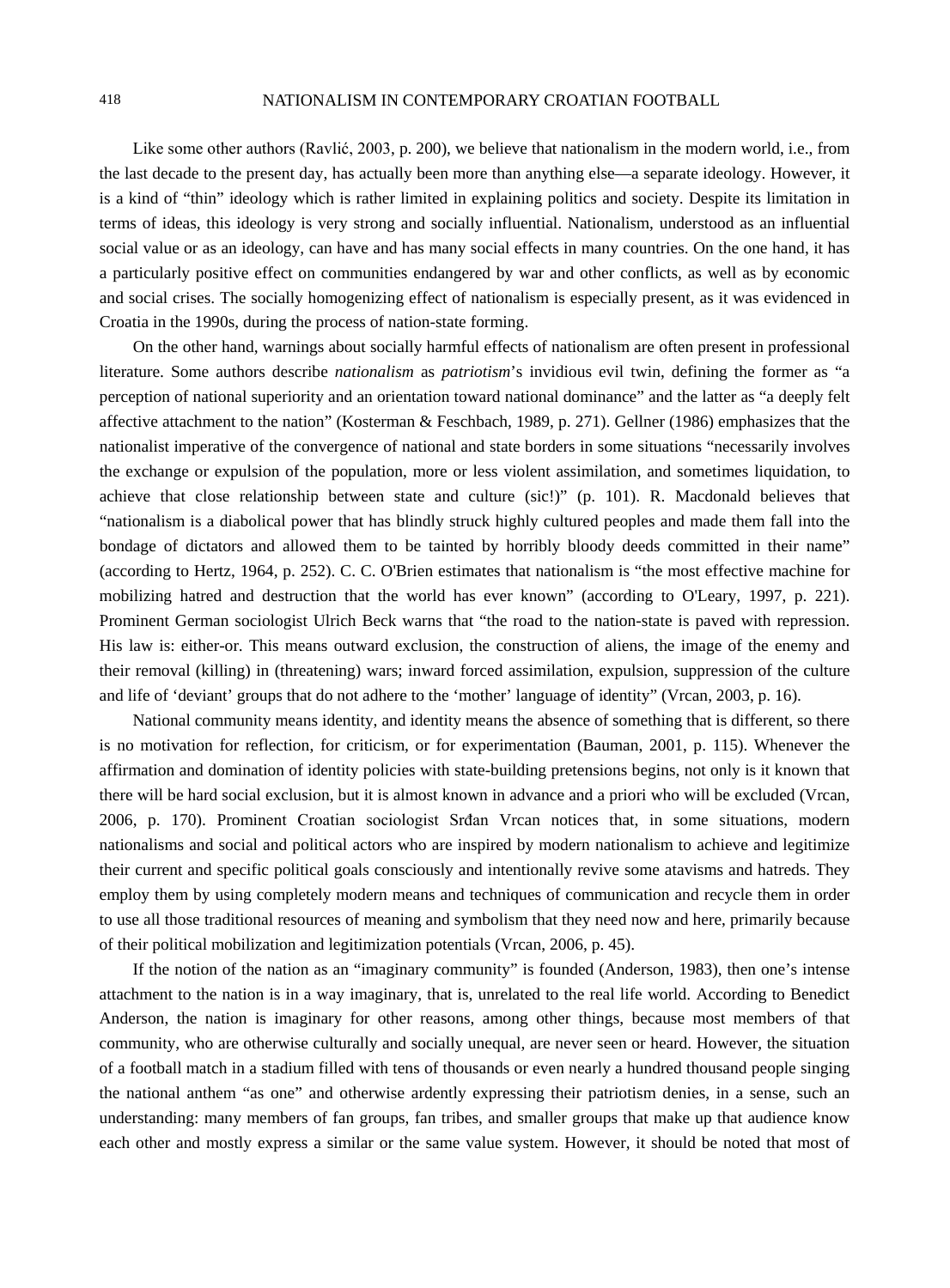those present at the stadium do not know each other, and at the stadium, they mostly behave in accordance with the established fan ritual, and in some situations a political ritual that is much more constructed than spontaneous.

Needless to say, nationalism has been particularly strong in and about football for a long time, namely since the World Cups held before World War II. The most popular sport in most countries of the world is often marked by nationalism. Various actors in this sport, ranging from players, through sports journalists to members of the audience, express their overheated attachment to the nation, which is especially present when there are national team matches. It is particularly pronounced in international competitions, but it can be manifested on the occasion of national championship matches. The presence of nationalism in football has various characteristics and pertinent effects. These effects can be positive for society and contribute to its integration, but also negative in the sense that they weaken the social glue and lead to tensions and conflicts in the country concerning the country's relationship with international actors.

The ambivalence of the relationship between nationalism and football is in fact an expression of the complex interrelationship of this sport and politics in its entirety. Vrcan (2003) identifies four traits of football in general, and it is in these traits that the connection between this sport and politics mainly rests: "The first trait is the socially homogenizing potential of football. The second one is its socially divisive and antagonizing potential, the third one is its capability of generating and restoring tension, while the fourth one is its exceptional mobilization potential" (p. 134). According to the founder of sociology and political science of sports in the former Yugoslavia, football is used as an effective means of achieving broad value and social consensus, especially in situations where not even a minimum of such unanimity can be achieved in a direct political way (Vrcan, 1990). In several such cases, football functioned as an instrument of legitimizing political institutions and state power, especially in circumstances of intensified political conflicts and economic and social crises.

On the other hand, it has been evidenced in several situations that football is a powerful tool for systematically excluding others and explicitly opposing them. It is evident that the ease with which football manages to create opposed and conflicted groups in modern society is rather rare. Vrcan (2003, p. 255) justifiably concludes that nothing connects people of different social and cultural profiles more strongly and unquestionably than football. Therefore, there is nothing that creates real fellowship and converts individuals into brothers faster and stronger than football does (Vrcan, 2003, p. 255).

It is in football, the most popular sport in the world, as well as in the events related to it, that the most important constellations of politics and society in a particular country are expressed. Furthermore, society, in some situations and aspects, can be seen as a metaphor for football (Harrison, 1988, p. 265). In other words, certain patterns of political and other behaviour that were first developed in football, subsequently occur in society as well. Expressing nationalism in football is predominantly dependent on broader political and social actors and circumstances. Yet, in return, the latter are also influenced by the internal state of football.

Thus, Giulianotti and Armstrong (1998, pp. 270-276) point out that in exacerbated social crises, political instrumentalization of football becomes more intense.

The phenomenon of nationalism as a socially integrating and disintegrating phenomenon is conditioned exogenously, but also endogenously. In circumstances of social crises, the unnatural embrace of football and politics is stronger and more painful for society in its entirety. The problems of Croatian football and presence of nationalism have a complex conditionality and are causally related to the changes in the country's political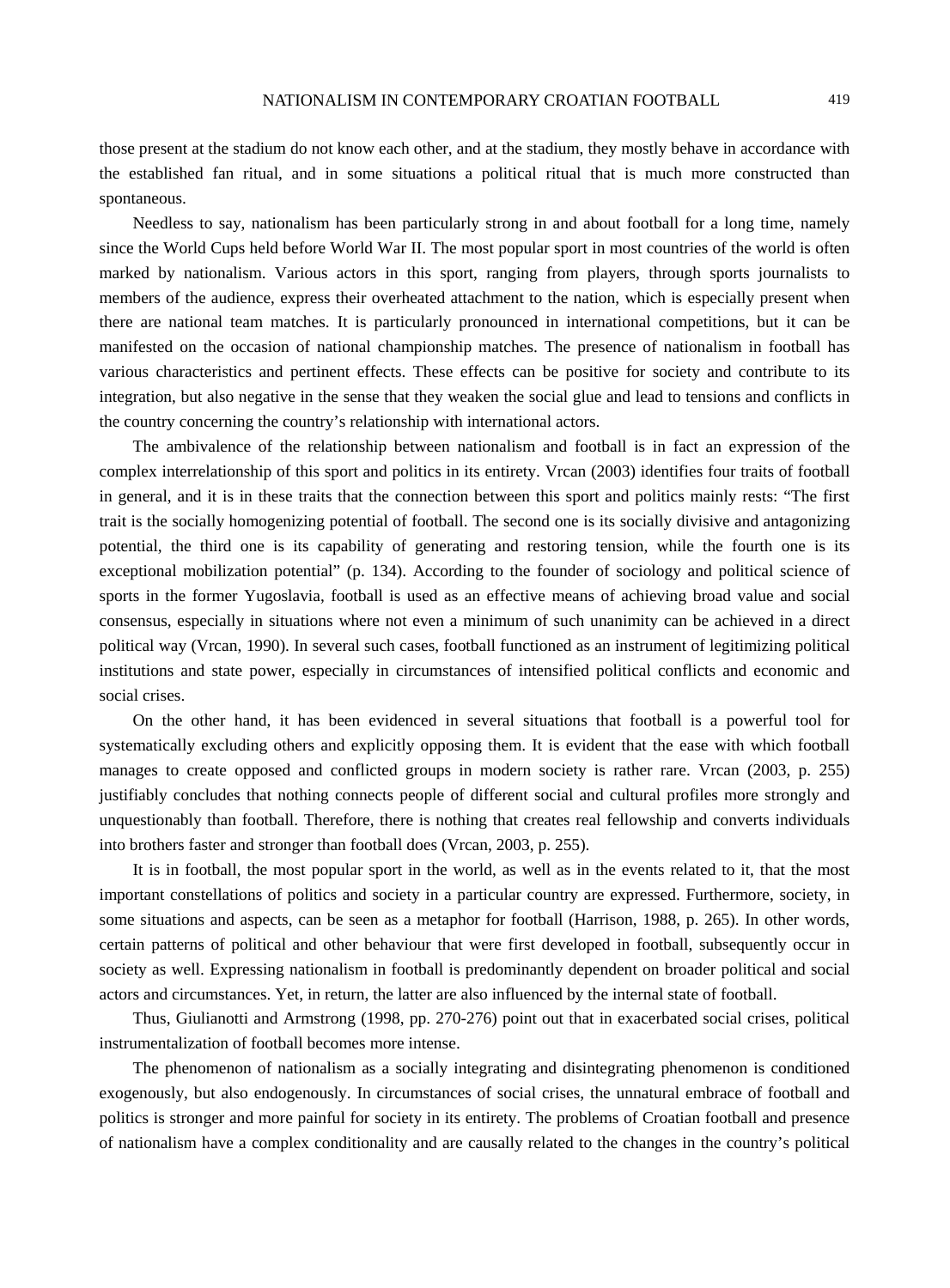and social context: the country's independence in difficult conditions of war and postwar hardship, authoritarian tendencies that were expressed in the 1990s despite the introduction of pluralist democracy, traumas of the process of transition, economic/social crises, and the like. In addition, they are conditioned by causes directly related to the way of organizing and functioning of this sport in Croatia in new circumstances, which, due to a weak normative regulation of this area of social life, was determined by a most harmful—for (that) sport and society as a whole—combination of political (clientelist, crony) and neoliberal capitalism, of the "wild" type (Lalić, 2018, p. 113).

For more than a third of a century, Croatia's citizens have been constantly exposed to blows of various crises. As a result of this exposure, among other reasons, these and other forms of political abuse of football and sports are more frequent and serious than in many other countries.

The difficulties of Croatian football in the last decade of the last century were mostly marked, and even conditioned by politics. The pressure of Milošević's policy on Croatia and other former Yugoslav republics in the late 1980s, and the lack of an appropriate Croatian response, created and intensified a sense of helplessness and anger among Croats. In the first free, multi-party election held in 1990, the HDZ (Croatian Democratic Union), which fiercely defended the endangered state integrity of Croatia, won a landslide victory (Goldstein, 2013, p. 418). The war in this area began on 25 June 1991, when Croatia and Slovenia passed a constitutional decision on sovereignty and independence, and the JNA (Yugoslav People's Army) launched a war operation to protect the federation's borders. The five-day war in Slovenia was a prelude to a much wider armed conflict in Croatia and, subsequently, in Bosnia and Herzegovina (Goldstein, 2013, p. 438). War operations in Croatia lasted until August 1995, when the Croatian Army successfully pulled off the military operation code named "Oluja" (Eng. *Storm*).

After the war, Croatian fans were exposed to the authoritative pressure exerted by the first president, Franjo Tuđman. When his activities in the area of football are analyzed, presence of various (primarily nationalist) interventions in top sport can be confirmed (Bartoluci, 2013). Franjo Tuđman did not distinguish between sports, especially football, and politics. For example, at the club assembly held on 25 June 1991, by order of Franjo Tuđman, who was emotionally and even over heatedly connected to the national team and the football club Dinamo, the name "Dinamo" was changed to "HAŠK-Građanski". Two years later it was changed to "Croatia". The first change was undertaken following intense efforts to abolish the communist legacy: the second one was induced by typically nationalist expectations of the general identification of football sympathizers and the general public with a club bearing that name. People in power did not want to, nor did they succeed, and perhaps could not understand that the abolition of Dinamo entailed the abolishment of the Bad Blu Boys (BBB)—a basic label and determinant of their fan identity. Furthermore, members of Torcida, Armada, Kohorta, and other fan tribes were dissatisfied with the name "Croatia" because such a name meant that the Zagreb club was more nationally and politically orthodox, and, as a consequence, most certainly privileged. The return of the name "Dinamo" took place on 14 February 2000, only after Tuđman's death.

In the first years of the new millennium, there was undeniable progress in both social and economic terms. Proof of this is the opening of accession negotiations for EU membership, which began in 2006, as well as the invitation to become a full member of NATO (North Atlantic Treaty Organization) in 2008 (Goldstein, 2013, pp. 502-506).

However, Croatia was not quite ready to face the great world crisis in 2008. What is more, Prime Minister Ivo Sanader had long claimed that there was no crisis in Croatia at all, and all this was reflected in the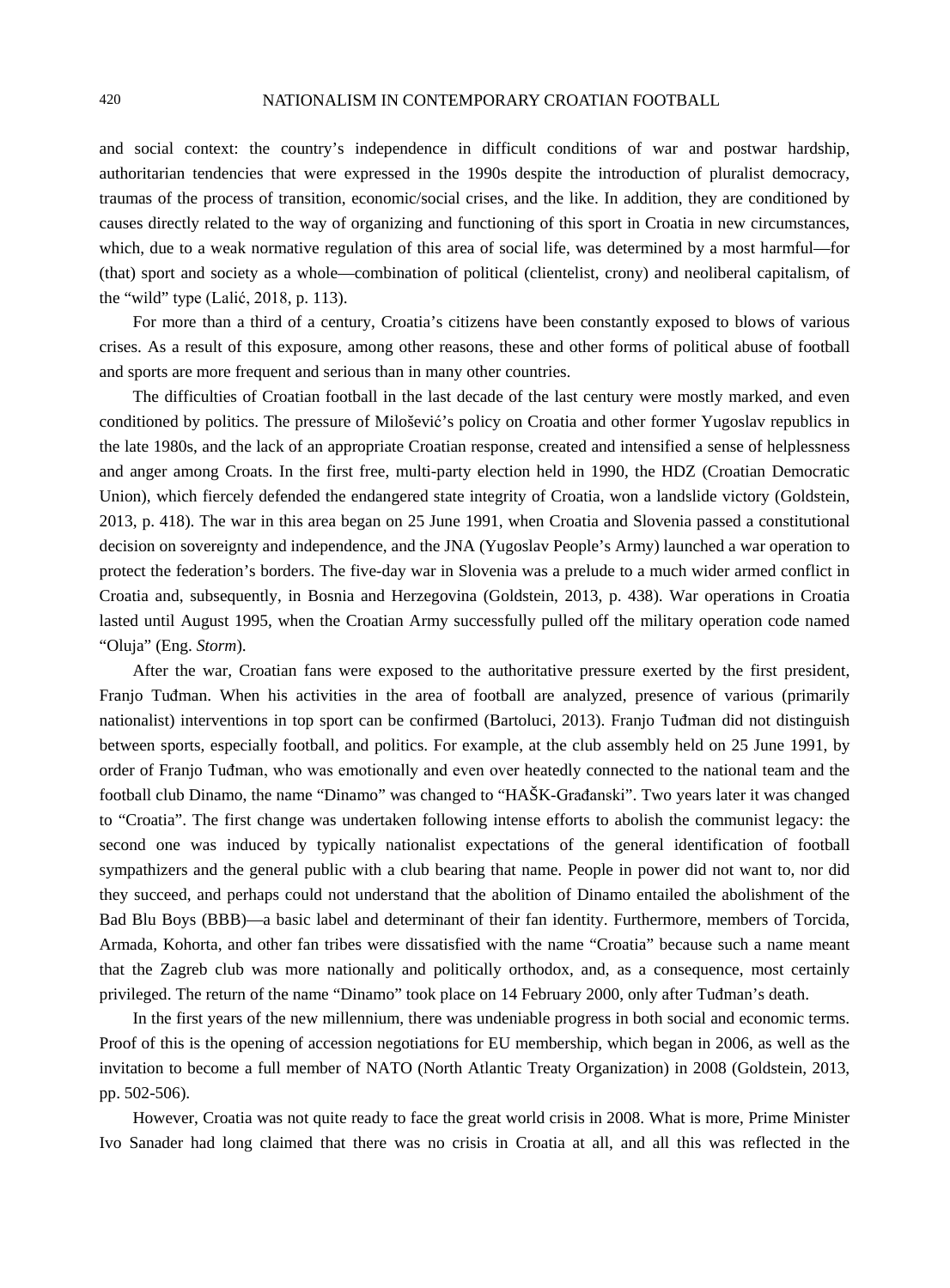escalation of fan violence. Some matches, especially those between Dinamo and Hajduk, turned into real battlefields. Many members of fan groups used violence as a way to express their inner anger and frustration. Some members of fan groups justified their antisocial behaviour with social apathy and lack of prospects (Goldstein, 2013, p. 508).

Croatia, led by Zoran Milanovic, the left-wing prime minister, joined the European Union on 1 July 2013. Almost in parallel, political conflicts were growing within the country, and old, World War II conflicts and relations between partisans and Ustashas in society were being revived. Football fans, inclined towards the right-wing option in the period from 2013 to 2016, drew attention both home and abroad to Croatia through a series of nationalist excesses.

In parallel with the political democratization of the country at the beginning of the 21st century, there was an increasingly authoritative and non-transparent leadership of the HNS, where Zdravko Mamić, the informal head of Dinamo, gradually took over all power. It was precisely the clientelist behaviour in the HNS that greatly influenced the manifestations of fan groups, and even the BBB, who opposed the leadership of their club despite the fact that Dinamo had won the Croatian champion title for eleven years in a row.

Apart from clientelism, an important condition for the progress of football in Croatia, there was also the acceptance of positive trends in the development of this sport in leading football countries, i.e., the construction of comfortable stadiums and football camps, since almost nothing had been invested in the existing infrastructures in the last thirty years (Lalić, 2010, p. 32). The economic sustainability of Croatian football and clubs is based on the principle of forming and, subsequently, selling players. This mainly refers to the most successful club, Dinamo, which in 20 years earned more than 135 million euros from the sale of players (Bajo & Primorac, 2016, p. 4). It is through transfers that players themselves are provided with the prospect of social mobility, and permanent security of life, which is also a motive for young people to enter football.

While Croatian clubs differ significantly in terms of structure of income from Western European ones, the sports audience has similar characteristics. An individual who has failed to acquire status and identity in the workplace may turn to football microculture as it provides him with opportunities to gain personal importance, prestige, and status (Marsh, 1982, p. 250). In the stands, and thus in Croatian football in general, organized fans who politically provoke the official culture, among other things, to direct the attention (of other actors, the media, the public) to them and their groups are the most prominent. In doing so, they seek to strengthen group identity and internal homogeneity, highlight their superiority over rival groups, and make their group famous in public. Besides, individuals who lead singing and chanting and prepare banners and send extreme right-wing messages in other ways, actually reinforce personal affirmation within the group, which is for some of them—especially those facing serious difficulties and obstacles in education, work careers, and other life activities—the only affirmation they can achieve at all (Lalić, 2015, p. 161).

Fans are the focus of the general public during any conflict. However, according to the subcultural theory of ritualized aggression, it is not aimed at seriously injuring rival fans, but at their ritual humiliation, and this aggro in the stands is very typical of ritual crowd conflicts that can be seen in many other areas of our society and around the world (Marsh, 1978, p. 30). Conflicts between fan groups most often break out when these groups—as "we-groups"—try to represent the local identity more strongly, as opposed to the rival "they-group" and its local identity, or when fair play on the field is rather seriously disrupted. In these and similar situations, football serves only as a pretext for a kind of "war game", in which rival fans are perceived as "conquerors", and at the same time the same fan group wants to "conquer" the rival group's territory (Lalić, 2011, p. 43).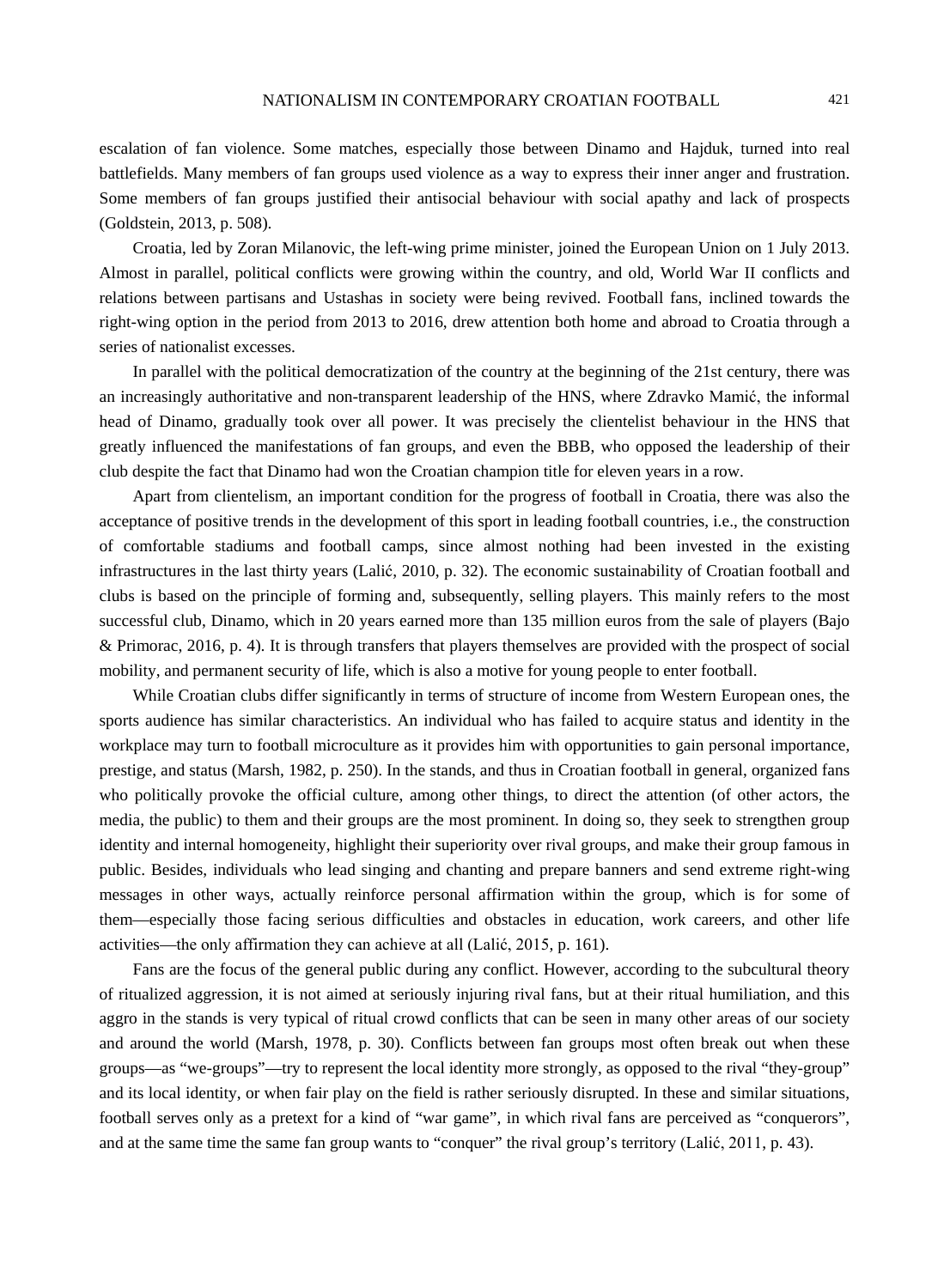In the light of the foregoing, it is evident that the abuse of nationalism in football, and the conflict between politics and fans are complex phenomena that cannot be approached in a one-sided fashion.

# **Methodology**

The methodological approach is made of various research methods, applied by one of the authors in his 30-year exploration of the connection between football and politics in Croatia, and exposed in his monograph about that connection through history and today (Lalić, 2018). The prevailing method is ethnographic, along with the historical method and the interview.

Since the early twentieth century, ethnographic fieldwork has been central to anthropology. Indeed, such work, usually in a society very different from one's own, assumed the character of a rite of passage required for entry to the "tribe" of anthropologists. It usually involved living with a group of people for extended periods, often over the course of a year or more, in order to document and interpret their distinctive way of life, and the beliefs and values integral to it (Hammersley & Atkinson, 2019, p. 2). A study of history offers a valuable perspective with which to view our present circumstances. It provides a backdrop from which to determine what is novel in the current situation and which factors serve to distinguish the present situation from any others in the past. History helps one understand the sources of contemporary problems, how they arose, and how their characteristics unfolded through time. It also identifies the solutions that worked in the past and those that did not (Mason, McKenney, & Copeland, 1997, p. 307).

In this paper, the method of in-depth interviews is used. The basic determinant of an in-depth interview is a heuristic approach, i.e., the search for new knowledge or the development of ideas and research hypotheses that seek to understand the way people view a particular problem (Milas, 2005, p. 586).

Sociology of sport is a rather developed discipline in Croatia. The work of the doyen Srđan Vrcan is almost paradigmatic, and what followed Vićan's activity are important research projects, works, and books by Dražen Lalić, Benjamin Perasović, Ozren Biti, Marko Mustapić, Zoran Žugić, Furio Radin, Ivan Magdalenić, Zoran Žugić, Damir Pilić, and Hrvoje Prnjak (Perasović & Bartoluci, 2007, p. 111).

The paper covers the period from 1990 to the present and contains only a small part of the data collected during many years of extensive research, primarily by one of the authors, Dražen Lalić, as well as his long-term monitoring of fan subculture in this area. This discussion follows the suggestion of Luis Althuser on the great heuristic potential of researching extreme cases, as well as the practice of the so-called opinions in extremes. They make it easier and faster to discover what is at work in other so-called normal circumstances, but which generally remains latent and emerges in a crisis situation, sometimes in a form of a sort of social, political, and cultural avalanches that, once triggered, erase everything in front of them and change almost overnight the entire social, political, and ideological landscape (Vrcan, 2003, p. 35).

# **Research**

Many people in the world got to know Croatia through great Croatian athletes, such as skier Janica Kostelić, basketball players Dražen Petrović, Dino Rađa, and Toni Kukoč, tennis player Goran Ivanišević and others. In his analysis of Croatia's image and identity, communicologist Božo Skoko (2004) places special emphasis on the importance of Davor Šuker (he was the top scorer of the 1998 World Cup), Luka Modrić (the best football player in the world in 2018), and some other footballers, and, of course, the national team which is informally dubbed "Vatreni" (*The Fiery*). In this sense, Skoko (2004) points to the success of the Croatian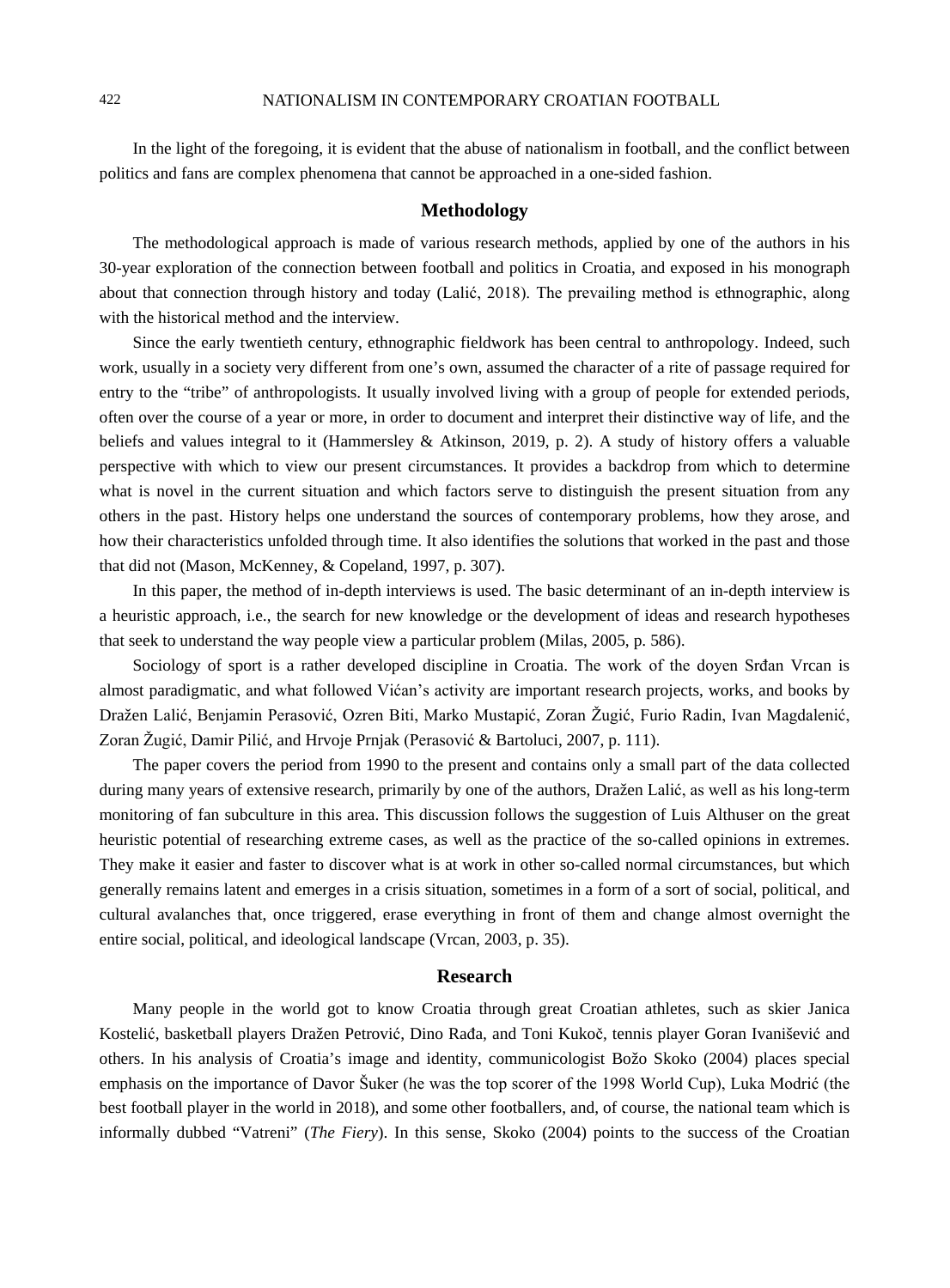national football team at the 1998 World Cup in France in particular: "The final competitions, including the semifinals, were watched by millions of people who had never heard of Croatia before" (p. 283). Skoko's analyses and those by other experts on national image and identity in the last three years included also a huge success of the Croatian national team when Croatia won the second place at the 2018 World Cup in Russia.

However, apart from individual athletes, sport came to the limelight of foreign researchers through the issue of fan conflicts in this area. Even renowned researchers, like Richard Mills (2018) approached the topic of sport by addressing the topic of conflicts of football fans prior to the breakup of the former Yugoslavia in 1990. Back then, fan wars were not just "conquest" of foreign territory. They already had a completely different connotation. The historic clash of fan groups took place on 13 May 1990, when a match between Dinamo and Crvena Zvezda (*Red Star*) from Belgrade was to be played at the Maksimir Stadium in Zagreb. However, on the eve of the match, there was a conflict between different actors (numerous members of the Bad Blue Boys and Delije fan groups, the then Zagreb militia and fans and officials of the two clubs, and there was even a physical confrontation between the footballer Zvone Boban and the militia on the stadium turf, etc.). Probably in a clearer way than anything else, this clash showed that interethnic and political frictions before the break-up of the former Yugoslavia, primarily between the two largest nations and their political leaders, could not be overcome peacefully. And more than that, it showed that living together in the same country was no longer possible because there could no longer be supporters of clubs from Croatia and Serbia in the stands of one single stadium in the same game (Lalić, 2018, p. 164). James Montague (2008) labelled the unplayed match between Dinamo and Red Star of 1990, one of the five games that "changed the world".

The strong influence of that match is also shown by the collection of papers by six Serbian scientists who analyzed hate speech in the print media of Serbia from 1987 to 1991, titled *The War Began on Maksimir*. The title was taken from the paper written by Srećko Mihailović (1997) that was published in this collection. This paper addresses the issue of fans and sports (Mihailović, 1997, pp. 77-124). However, the authors of this paper believe that the war did not begin on 13 May 1990 at the stadium in Zagreb, but that peace ended at the Maksimir stadium that day. The play on words in the name of Maksimir is also paradoxical, a combination of the words "Maxi" (Cro. *maksi*) and "peace" (Cro. *mir*), whereas, in the end, that football stadium was actually a harbinger of war. In reality, the war started a little less than a year after the unplayed match Dinamo-Red Star. More precisely, the armed conflict broke out on "Bloody Easter", i.e., on 31 March 1991, when the Croatian police officer Josip Jović lost his life, as one of the first victims of the war (Lalić, 2018, p. 164). It occurred even before the official proclamation of the Republic of Croatia's independence and its international recognition.

#### **Uses**

Another football event from the early 1990s had a strong political connotation and was a strong homogenizing factor in Croatia. It is the match between Croatia and the USA, which was played on 17 October 1990. On the eve of the war, it was not easy to organize such a match. Croatia had not yet declared its independence, so the duel was organized in secret (Perdec Augustić, 2015). It was marked by a strong unity in the stands—the unity of the largest fan groups of Croatia, that is, the Bad Blue Boys (Dinamo fans from Zagreb) and Torcida (Hajduk fans from Split), but also the unity with politics. "As soon as we arrived at the stadium, we were all fascinated by the atmosphere. When we came out onto the pitch, there was an eruption! After we heard the crowd shouting 'Croatia, Croatia', which lasted a few minutes, we were blown away. People chanted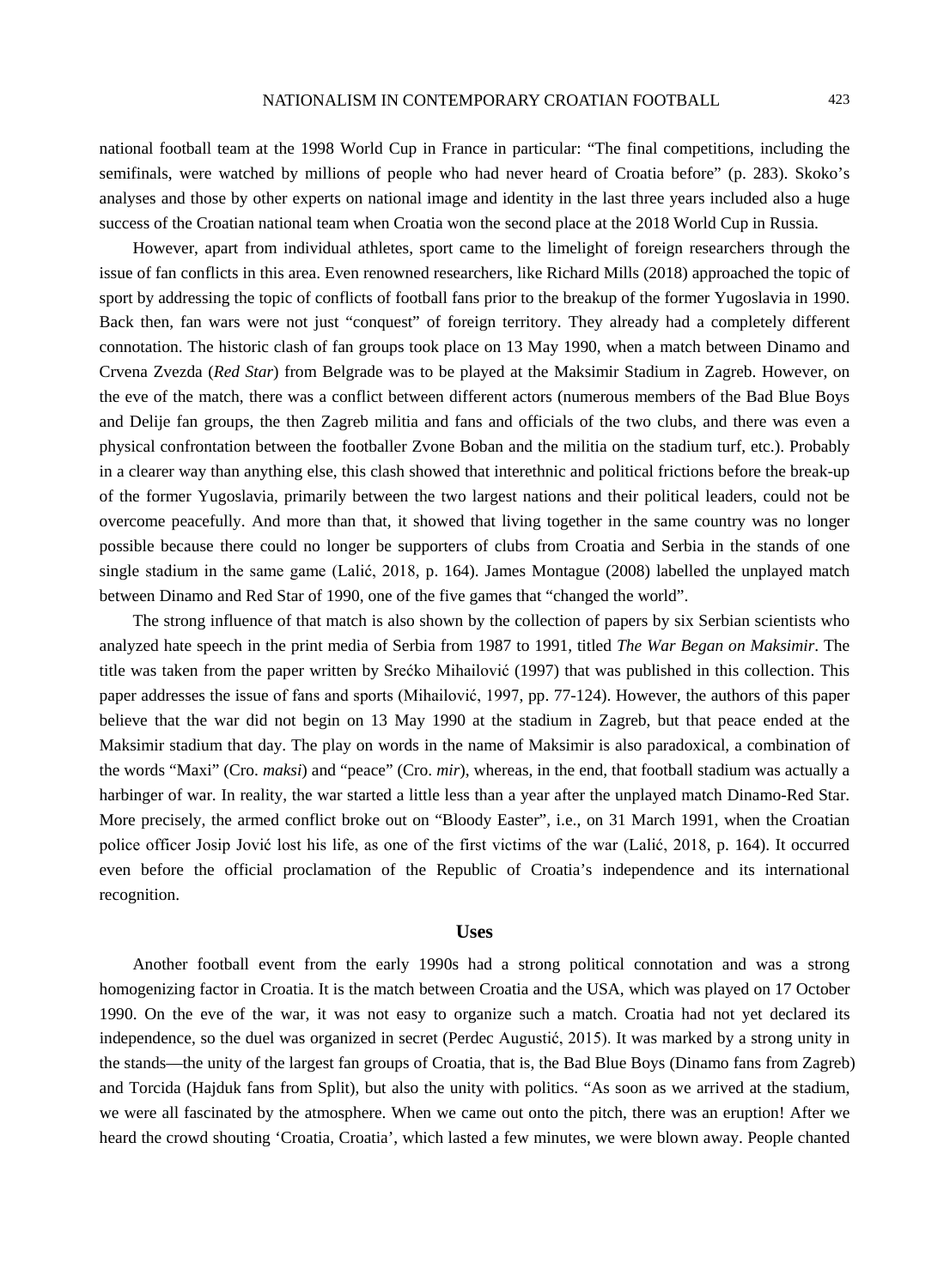at our every shot towards the goal. There was no chance that we would not take off after the first referee's whistle", said Aljoša Asanović in the book *Vatrenilakat* (Perdec Augustić, 2015). However, the idyll did not last long, as the first major conflicts between BBB and Torcida took place in 1992, and conflicts between various football actors (fan groups, BBB, Dinamo management, etc.) soon intensified. The same occurred between some of these actors and certain political actors, primarily between the BBB and the President of the Republic of Croatia, Franjo Tuđman, and the state authorities (Lalić, 2018, pp. 172-173).

In pre-war times, some basic military organization and training had been practiced by Delije members well before the first shots were fired. Militant fans became hardcore volunteers, elevated to the status of national heroes. At the same time, the hardcore Croatian fans, carried away by patriotism, particularly the BBB from Zagreb and the Torcida from Split, organised their fighting mobs into political assault squads on the streets and squares of Croatian cities. They were among the first to join the military units of the emerging Croatian army. In the first phases of the war the fans' symbolism was used by soldiers on both sides of the conflict. The first armed clashes were frequently described by those participants as a direct continuation of the clashes between Croatian and Serbian fan groups. Therefore, there should be nothing surprising in the fact that monuments were later erected in Croatian football stadiums in memory of their fallen comrades (Vrcan & Lalić, 1999, p. 177). While Croatian fan groups exclusively fought and defended their own country, and some of them and their homes, Serbian volunteers, led by the leader of Delije and war criminal Željko Ražnatović Arkan, fought in the territory of Croatia, and later of Bosnia and Herzegovina.

Virtually since the establishment of the sovereign and independent Republic of Croatia, the official performances of the national team have been marked by a strong sense of belonging to the young nation. Accompanied by fans' enthusiasm and great media attention, they were a strong propaganda trump card of the HDZ regime in the first decade of independent Croatia (Lalić, 2018). The ruling elite particularly wanted to derive direct political benefit from the third place at the 1998 FIFA World Cup in France (Goldstein, 2013). "Today, it is truly honourable and proud to be a Croat. This result is the fruit of the Croatian struggle for freedom and independence", said Franjo Tuđman after the national team had won the bronze (Karin, 2015, p. 50). Tuđman and his assistants often demanded and received unquestioning obedience from the leadership of the national team, but also from the management of Dinamo, as well as from most football players (Lalić, 2018). Tuđman attended the quarterfinal match against Germany in Lyon, sitting in the ceremonial box, next to him—German Chancellor Helmut Kohl: "Now the whole world will talk a little differently and a little nicer about Croatia and Croatian sport. We must express our immeasurable gratitude to all of you, led by the coach", said Tuđman back then (Sportskarevija, 2017). Tuđman attended all other matches until the end of the World Cup.

Apart from the matches of the national team, Franjo Tuđman often attended the matches of Croatia (the name of Dinamo in that period). One of the authors of this paper personally witnessed when a protected column of vehicles under sirens rushed through Zagreb towards the Maksimir Stadium to see the match of the then Croatia against Cibalia from Vinkovci, which was attended by fewer than 1,000 spectators. Tuđman appointed Zlatko Canjuga, the head of the Zagreb HDZ, at the head of the then Croatia (his desire to change the name of the club from Dinamo to Croatia to encourage national feeling among fans not only from Zagreb, but also from the whole country). The scandals and clashes between Dinamo and Canjuga fans strongly marked that period. The biggest turbulences were related to the change of the club's name. In that conflict, Canjuga was in fact an extension of Franjo Tuđman's hand, that is, of the attitudes and action of the powerful man according to whom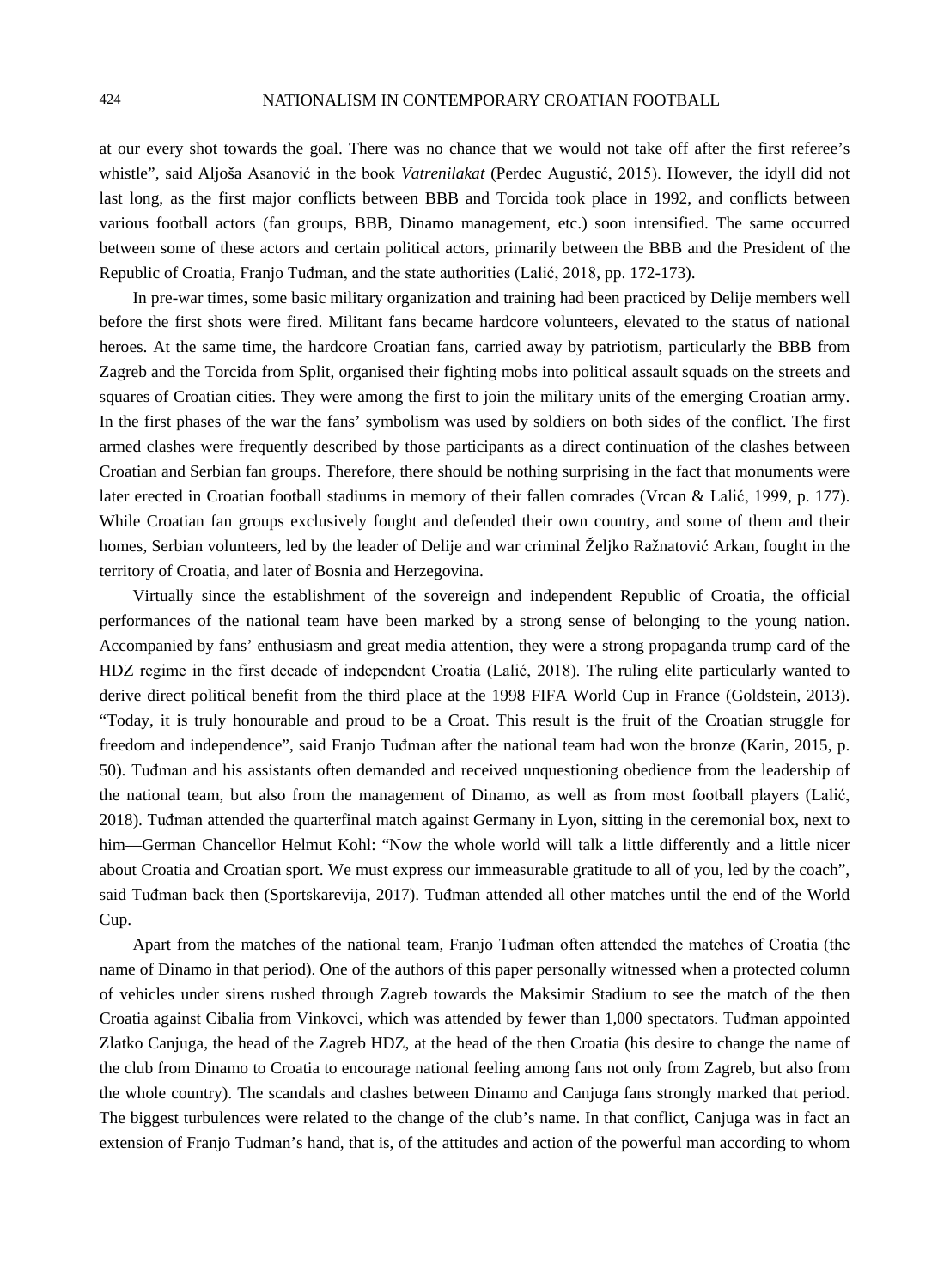football must be not more than a servant of the (ruling) ideology and politics. Such an approach was largely adopted by other politicians who held leading positions in Croatian football in the 1990s, such as Branko Mikša, former Minister of Economy and Mayor of Zagreb, who was president of the HNS in 1997 and 1998 (Lalić, 2018, p. 180).

At the beginning of 2000, only after Tuđman's death, the name Dinamo was restored, but after a title of national champion at the beginning, a result crisis followed. In season 2004/2005, the club actually fought only for survival in the league. From season 2005/2006, a remarkable turnaround occurred: Dinamo, led by manager Zdravko Mamić, who formally held various positions, yet all that time was the leading man not only of that club but of all Croatian football, won eleven titles in a row. With the dominance of Dinamo in Croatian football, there was a weakening of domestic professional football, a sport burdened with many difficulties and conflicts, and it was precisely the rise of Dinamo's leading figure to be the cause of many conflicts. In that period, strong clientelism emerged and it has marked Croatian football to this day.

Zdravko Mamić, like many footballers and football mediators, supported the HDZ and Ivo Sanader in the 2007 parliamentary election, and even paid for an advertisement thanking the then Prime Minister (Sinovčić, 2007). After that, Mamić was a "faithful soldier" of the HDZ. The large "motivational" rally (as they called it) of the HDZ that was held at the Dražen Petrović Hall in 2013 had its master of ceremonies: Dinamo's executive president Zdravko Mamić. Furthermore, Mamić generously financed the 2015 presidential campaign of Kolinda Grabar-Kitarović and organized a celebration of her birthday (Alač, 2021). The statement of a young Torcida member to one of the authors of the paper speaks volumes about the attitude of fans towards Mamić: "Fuck the country where politicians bow to Mamić and in which Dinamo is always the champion." As Mamić's position was strengthening, the leading people of the association NašHajduk and Torcida had weaker and weaker arguments in convincing Torcida members and other supporters of the club that one should never resort to violence and that everything could be resolved peacefully.

While most footballers regularly supported primarily the HDZ, Zvonimir Boban, who was the captain of the football team that won the third place at the 1998 World Cup in France, in a conversation with writer and columnist Miljenko Jergović, clearly announced that he would support Zoran Milanović, i.e., the left-wing SDP (Social Democratic Party) in the 2015 election (Jergović, 2015). Boban was known for his conservative views and therefore his support for the left was a real surprise.

The great (popular) cultural potential of football and its popularity among the general public can be used and is often used by political actors in their communication with a view to increasing the acceptance of their option by the general public, and sometimes by people who are not (seemingly or really) supportive of their option (Lalic, 2018). When politicians attend important football matches, their popularity can be further strengthened. In fact, such a way of spontaneous or—probably more often—constructed behaviour has been more pronounced before various elections, for a little more than a third of a century (Lalić, 2018).

Croatian politicians used the 2018 World Cup in Russia really extensively for their promotion. The then President Kolinda Grabar-Kitarović used the excellent results and the national team's second place in the World Cup, not only for the promotion within Croatia, but also for her promotion in the world. When Croatia reached the final, Grabar-Kitarović posted a photo of herself wearing a red jacket and a red Croatian checkerboard scarf on Facebook, but nowhere in the photos were there any of the footballers who actually reached the final. She also posted: "My people, IT IS POSSIBLE!!!!! Well done FIERY! Well done, all the fans! CROATIA IS IN THE FIIIINAAAAAL!!!" This is very different from the usual "stiff" political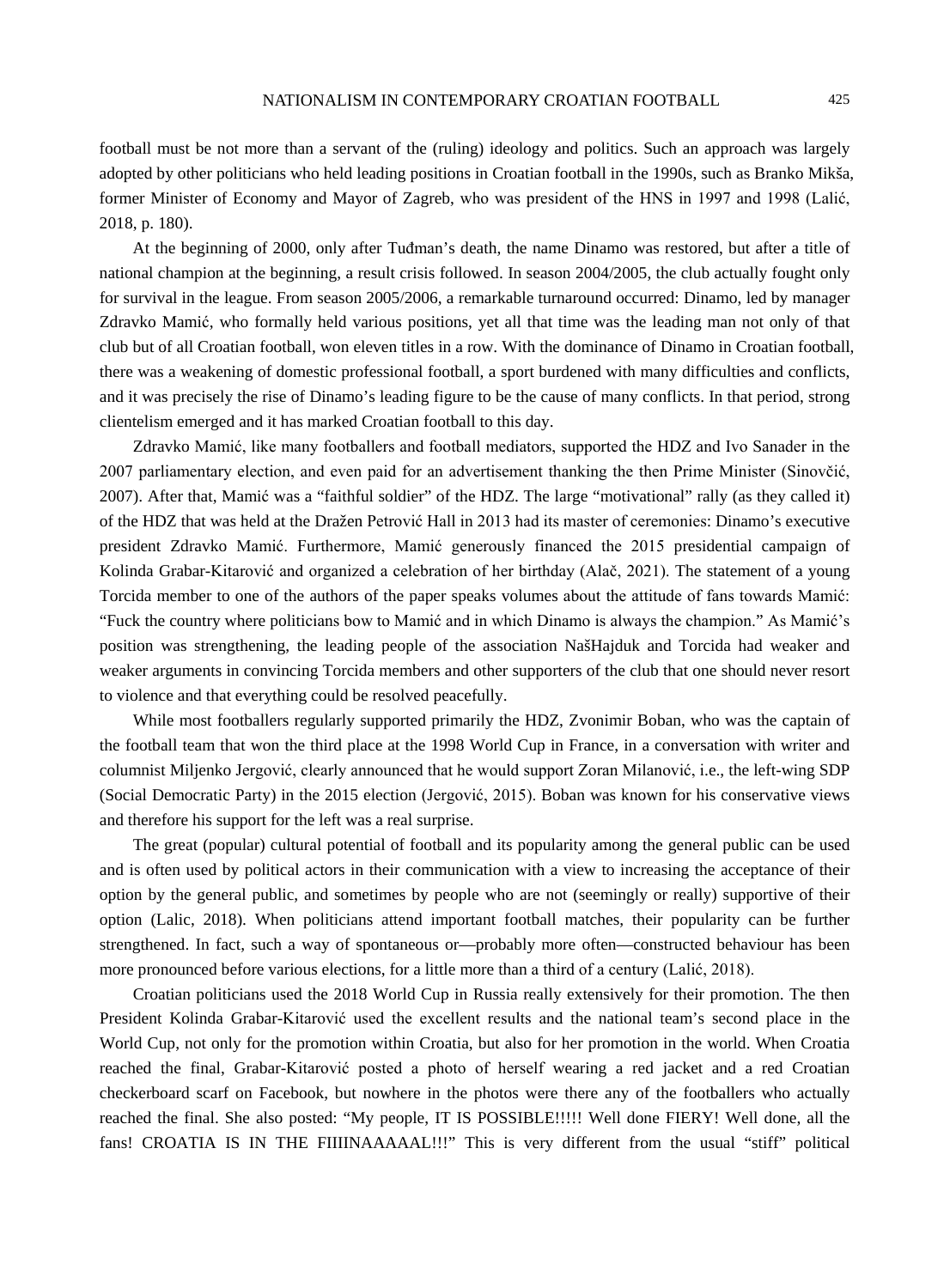statements. Moreover, Grabar-Kitarović went to the players' locker room after the game, and, after that, literally took over the show at the cup and medal award ceremony. The President hugged the players one by one and behaved in a rather unusual manner when communicating with French President Emmanuel Macron. In short, the President did an incredible PR, hence the fact that on the day of the World Cup final, 25 percent more media content was published about Grabar-Kitarović than about Luka Modrić (Večernji list, 2018). While Croats on social media mostly joked about their president, the comments left by foreigners were quite the opposite. For example, some of them wrote that they would immediately change all their politicians for Kolinda. "I wish I was born in Croatia, I love you Kolinda," one social media user wrote. "Do you see the President of Croatia, can she become the President of Colombia? Our country needs people like her, not these puppets who don't know how to run the country. We love you, Kolinda," a fan named Maria from Colombia wrote. "My holiday crush, Kolinda, Croatian president," another social media user wrote. Some would change her for Macron (Index.hr, 2018a).

Prime Minister Andrej Plenković also used the World Cup for his promotion and chaired a Government meeting wearing a national team jersey, which was worn by all ministers as well. He took the opportunity and announced: "I believe that in the future we must find solutions, when I see this stadium in Moscow, for a national football stadium in Croatia. When, if not now? I think the national team deserves it. In this way, we will send a message to football players, especially young people, to continue playing sports." (Index.hr, 2018b). It is worth noting that three years have passed since then, but the idea has not yet started to be realized.

## **Abuses**

The already mentioned head of Dinamo and the ruler of Croatian football, Zdravko Mamić, often goes a step further than extending mere support for right-wing political options. Thus, on 15 March 2013, he had a chauvinistic outburst on the radio when he stated that Željko Jovanović (the then Minister of Education, ethnically Serbian) "has blood cells in him that hate everything Croatian, a man who is a Serb who has never in his life worked in science, education, sports, except that ... he was a weightlifter, he holds the ministerial position in the most important department in the country", and he added that "blood gushes from his eyes and that his smile is not natural because, when he smiles, one can see only his fangs, teeth ready for slaughter" (Net.hr, 2017). The first-instance verdict established that Mamić's statement violated Jovanović's dignity on the basis of ethnic origin and thus Mamić committed discrimination by harassment. The verdict stated that Mamić's assertions were discriminatory because they implied that Croatian citizens who are ethnically Serbs should not hold a position of minister due to their ethnicity (Tomičić, 2017).

One of the biggest nationalist scandals in sports in Croatia took place on 19 November 2013, after the return match of additional qualifications for the World Cup in Brazil. Croatia played against Iceland. It qualified for the World Cup with a 2-0 victory at Maksimir (HINA, 2013). The stopper of the Croatian national team, Joe Šimunić took the official microphone after the game and started chanting the salute "For the Homeland!", and most of the 23,000 spectators at the stadium answered with "Ready!" Šimunić was punished by a ban on playing in 13 matches and thus ingloriously ended his international football career (Lalić, 2015, p. 145). Šimunić was born on 18 February1978 in Australia, as a child of emigrants from central Bosnia. He played for the Croatian national football team at two World Cups and three Euros and made more than a hundred appearances for the national team. "I am happy and proud to have grown up in Australia and to have their mentality. However, I am proud of my Croatian origin", said Joe Šimunić (Gojčeta, 2013). He became one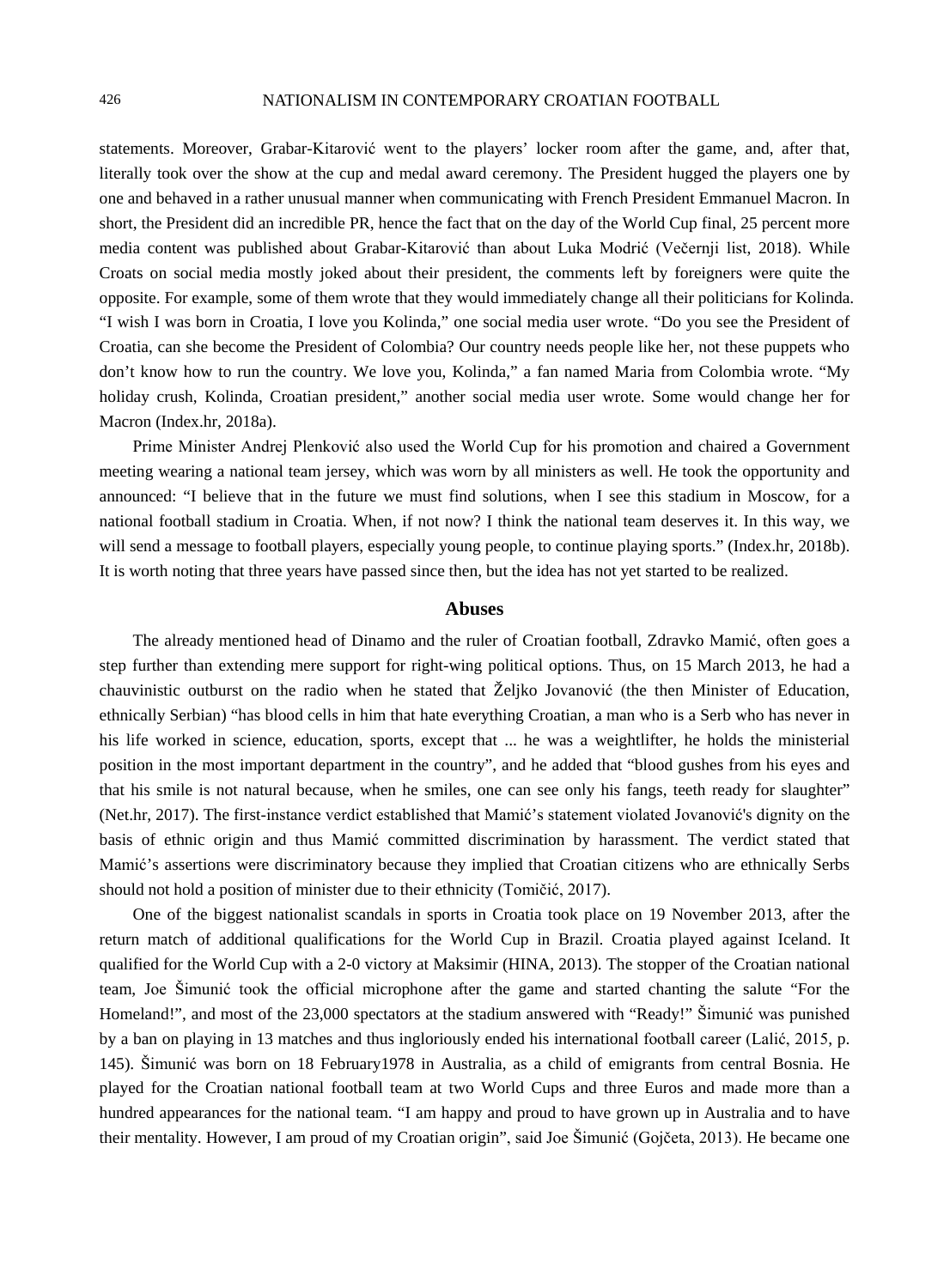of the heroes of the diaspora, whose members easily identify with Šimunić and his worldview. "I always wanted to do that and I don't care if someone punishes me," said Joe Šimunić (24sata, 2013) immediately after the game and chanting the controversial Ustasha salute "For the Homeland Ready". After sharp attacks, Šimunić tried to explain his move at Maksimir: "I deny any political context of my statement which was guided exclusively by my love for my people and homeland, and not by hatred and destruction. I have repeatedly pointed out that I was born and brought up in the countries of Western democracies, and that any form of exclusivity or national intolerance is alien to me and is not part of my value system", said Šimunić.

Joe Šimunić tried to challenge his suspension in court, but lost in all instances, including the highest one. Šimunić tried to overturn the verdict at the European Court of Human Rights, which refused to discuss the lawsuit, arguing that "as a well-known footballer and idol to many fans, he had to be aware of the possible negative impact of this act on audience behaviour and refrain from it" (Lukić, 2019).

In this case, the public's attention was much more focused on the football star Šimunić, than on the evidently inappropriate and socially harmful extremist behaviour of a large number of fans who are mostly rather young (Lalić, 2015, p. 145). The question arises as to whether today's members of fan groups and other young fans in Croatia as individuals are predominantly extreme right-wingers. It cannot be answered validly and completely by an analysis that remains at the collective level of expression of the examined phenomenon. With a view to providing a valid answer to the question posed, the research approach of methodological individualism can be useful. French sociologist Raymond Boudon (2012, pp. 114-115) argues that the paradigm associated with this approach "establishes that the causes of social phenomena reside in individual behaviours, that these behaviours arise from personal and impersonal reasons whose reality can in principle be verified, and that the participation of two factors parametrically determined by the context", i.e., that social phenomena are "collective effects created by a combination of rational individual actions", and can be positive, negative, or neutral, desired or undesirable, and the like. Young fans as individuals certainly do not belong exclusively or mostly to the (extreme and other) political right.

Apart from non-partisan and politically disinterested members of the Torcida, Bad Blue Boys, Armada, and Kohorta and other fan groups met by one of the authors, there are also leftists, regionalists, and liberals, along with a large number of those who consider themselves right-wing. A 27-year-old member of Torcida, a waiter by profession, told the author the following: "I am a leftist, but I sing nationalist and extremist songs with others because I do not want to stand out from Torcida and because we like to provoke politicians and other powerful guys." Furthermore, many young fans as individuals are of mixed political orientation, given that they consider themselves right-wing in some respects and left-wing in others. "I am a right-winger because of my patriotism and because I fought for the Croatian state, and a left-winger because I do not tolerate banks, thieves in suits and exploiters," claims the unemployed 43-year-old veteran of Torcida. A 30-year-old BBB veteran said that he was bothered by members of the group being called right-wing extremists in public, because he believes that showing love for one's homeland is not the same as belonging to the right, which is always on the side of the rich.

Despite initial announcements (the promise of former Minister of Education, Science and Sports Željko Jovanović to "drain the football swamp" has been betrayed several times), the administration of Prime Minister Zoran Milanović failed to contribute to suppressing the great difficulties of the most popular sport in our country. This issue was analyzed by one of the authors of this paper in a professional text (Lalić, 2012).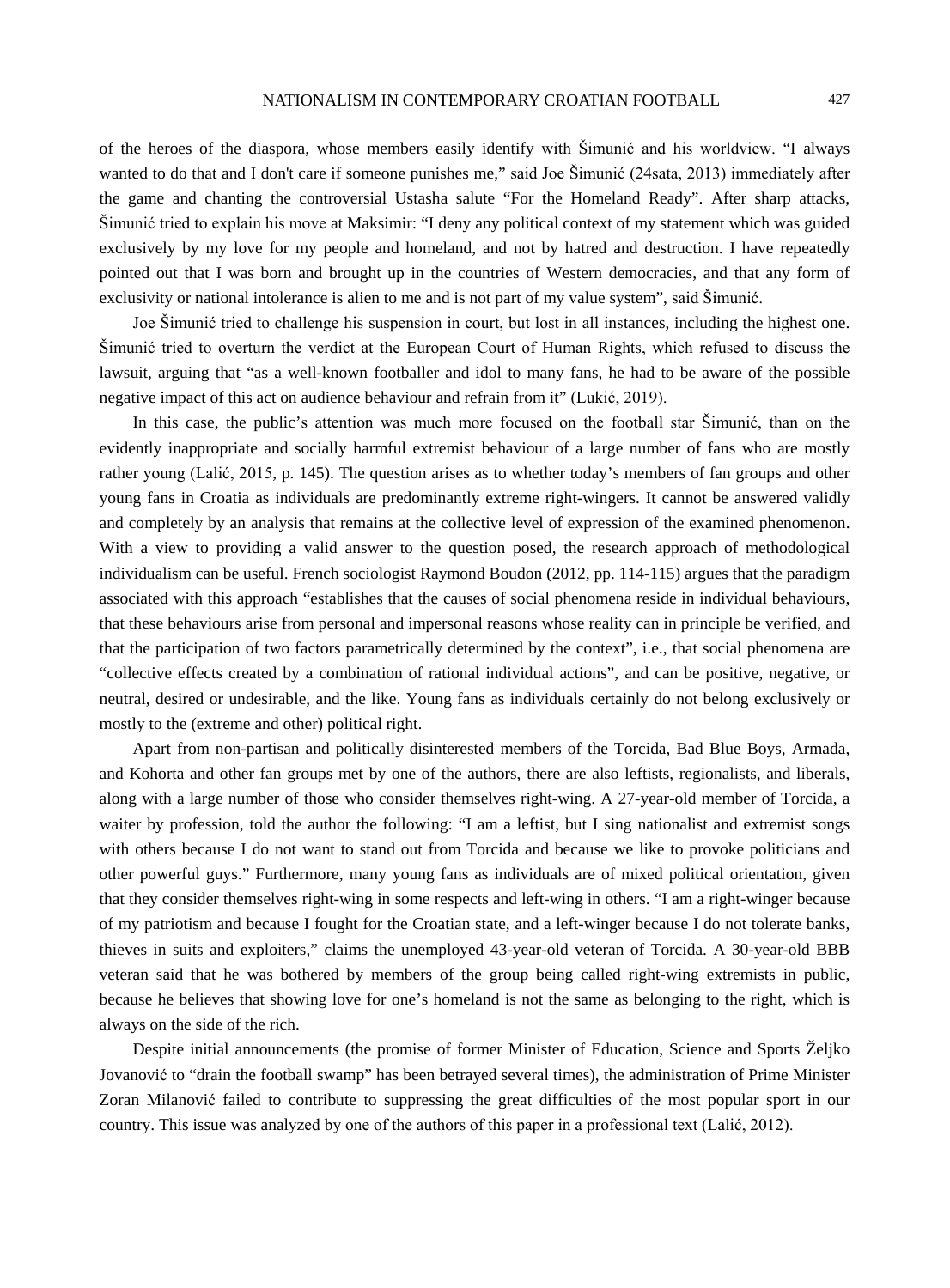## 428 NATIONALISM IN CONTEMPORARY CROATIAN FOOTBALL

The Croatian Football Association punished the national team member very lightly. Immediately after the end of his playing career, Šimunić became the assistant coach of the national team, which is certainly one of the indicators of the real political mood (of the leadership) of the HNS, as well as the attitude of the leading people of that Association towards the Ustasha salute. In the last few years, mostly because of this affair, Šimunić has become a kind of star of the extreme political right in Croatia (Lalić, 2018, p. 223).

The nationalist salute "For the Homeland Ready", which is unfortunately and wrongly considered to be patriotic by some Croatian citizens, was in the centre of attention at another match of the Croatian national team, the one with Norway on 28 March 2015. It was again the key reason why the following qualifying match for Euro 2016, Croatia-Italy, was held on 12 June 2015—without the audience. The decision was made by the UEFA disciplinary commission, which cited the racist behaviour of fans and the use of pyrotechnics at Maksimir as an explanation for such a decision. It was about chanting "For the Homeland Ready" and six firecrackers, as reported by HNS (Gol.hr, 2015).

The match against Italy without spectators was played in Split. However, television cameras soon showed that a swastika had been drawn on part of the lawn. During the halftime break of the match, the employees in charge of the maintenance of the stadium went out onto the field and tried to repair the damage. It was soon established that the lawn had been treated with a chemical days before, so that the grass would turn yellow, but in a way that it could not be seen in daylight (Index.hr, 2015).

The Government of the Republic of Croatia, still headed by Zoran Milanović, strongly condemned the display of the Nazi symbol: "The Government expresses great dissatisfaction with the negligence of the match organizer who failed to do everything necessary to prevent such an incident. The police are already taking measures to find the perpetrator" (Vlašić, 2015).

Kolinda Grabar-Kitarović, who had just before that act defeated Ivo Josipović in the election, thus becoming the President of the Republic of Croatia (Tportal, 2015), also condemned this hooligan and shameful act of Croatian fans. "I strongly condemn the appearance of the swastika on the lawn at last night's match between the national teams of Croatia and Italy in Split. Croatia has the best and most loyal fans, but also a very serious problem with hooligans whose goal is to denigrate not only Croatian football, but also the Croatian state" (Vlašić, 2015).

However, President Grabar-Kitarović soon supported the thesis from the right political spectrum that it was a conspiracy and that it was in the interest of someone from the then SDP government to denigrate their own state: "It is not about any fascist elements, but about someone who did it on purpose, precisely in order to create an image in the world of how fascism, Nazism and right-wing thoughts are growing in Croatia," said the President (Express, 2019).

Foreign media intensively covered the events in Split. The BBC, *The Guardi*an, *The Washington Post* and DW reported in detail on the events on their pages.

Despite various insinuations, the case eventually went into statute of limitations, because four years had passed since the incident, and that amounted exactly, according to the provisions of the Misdemeanor Law, to the deadline for the absolute statute of limitations for misdemeanor prosecution. That is, the final verdict which would have been the only one to break the statute of limitations, was not rendered until 10 June 2020 (Express, 2019).

The Croatian Football Association earned the largest penalty in its history so far for the swastika on the Poljud stadium. UEFA's fine was one hundred thousand euros, the Croatian national team was deprived of a point in qualifications and two matches had to be played without the audience (Express, 2019).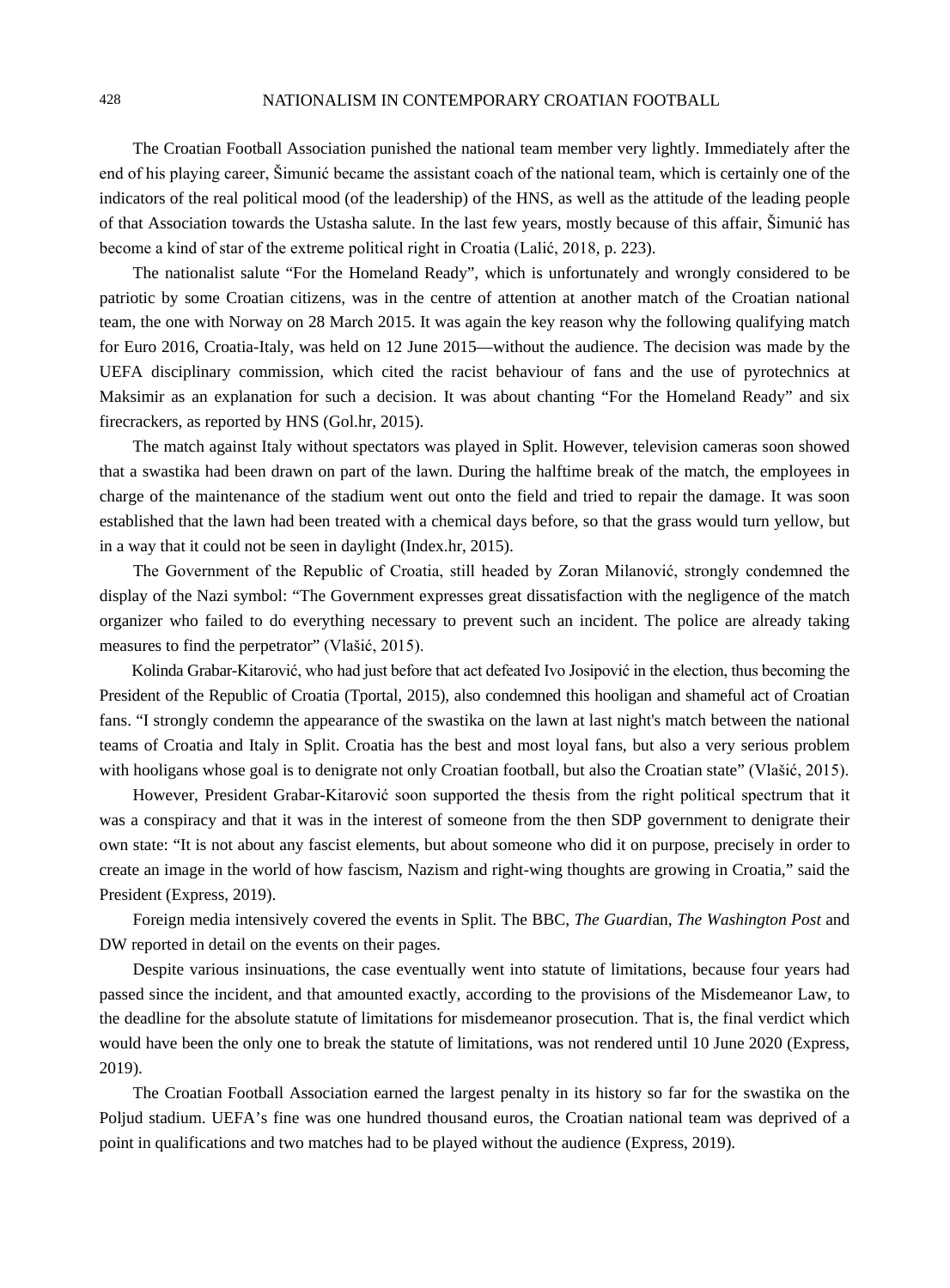Another nationalist excess occurred on 25 March 2016 during the Croatia-Israel match. At the friendly match in Osijek, the salute "For the Homeland Ready!" and chauvinistic shouts "Come on, ustashas!" could be clearly heard from the stands, and Croatian media reported that high-ranking guests and participants in the match acted as if they had not heard it. The media noted that this was another in a series of similar scandals, but that instead of condemnation, only praise could be heard for the great atmosphere created by just over 10,000 fans, who cheered for the Croatian national team in extremely unfavourable weather conditions (Al Jazeera, 2016). The media also pointed out that high-ranking state officials, primarily Prime Minister Tihomir Orešković and Minister of Science, Education and Sports Predrag Šustar, as well as the president of the Croatian Football Association (HNS) Davor Šuker, witnessed the whole event. However, as *24sata* wrote, no one reacted to the chanting of "For the Homelan!" from one part of the stadium and responding by "Ready!" from another part of the stadium, which could be heard live.

Apart from national team matches, abuse of nationalism, nationalist and chauvinistic outbursts occur regularly in matches of the highest rank of domestic competition, the First Croatian Football League (HNL). As part of the "Direct Prevention of Fan Violence" project, HHO observers followed the matches in 24 rounds of the HNL league in the 2016/2017 season. Their report was startling. At the Hajduk-Rijeka match, Hajduk fans shouted the following chauvinistic slogans during the match: "Kill, kill a Serb", "And people of Zagreb, of Rijeka, with fists and legs, bottles and laths, all for our Hajduk", "Nasty Rijeka, stinking city, I will kill half of your Armada, itchy Rijeka, you are full of Serbs, don't worry, Rijeka, there are more willows", "there is of course", "For the Homeland Ready", and the Armada adds "Dalmatian pussies", and "... fuck you, fuck, Split, Rijeka is the champion". During the match, Torcida also set fire to the state flag of Serbia, and a banner written in Cyrillic was displayed. "A small boat sails the sea", the text of a song sung by Serbian Chetniks during the World War II, as a sign of aspiration for a greater Serbia and access to the Adriatic Sea, followed by another banner with the message "Planes are paid by the club, buses by the county, and your ships and your cheek by the Rijeka mosque?!" (Starešinčić, 2017). At the same time, during the same round, at the Dinamo-Split match, the BBB members chanted "Mamić Gypsy, leave our sacred club", after that they sang "That day will come, the drug addict will fuck off ...", and then again "Mamić, you Gypsy, leave our sacred club" at the 22nd minute. Several banners with Zdravko Mamić's head crossed were also displayed (Starešinčić, 2017). In almost every important match of the domestic football championship, chauvinist slogans can be heard, which has almost become a ritual of fan groups.

A year later, at the already mentioned spectacular heroes' welcome ceremony in Zagreb for winning the second place at the World Cup in Russia in 2018, a factor of almost frenetic unification of the nation was manifested, yet there was a disintegrating nationalist factor as well. A disputable episode regarded the fact that the controversial singer and political activist of the radical right option, Marko Perković Thompson was in the bus that transported players and the leadership of the national team from the airport to Zagreb's main square (Al Jazeera, 2018). Part of the audience approved of Thompson's appearance and singing when welcoming the silver footballers, but the other part was of the opinion that the singer spoiled the fantastic atmosphere with a selfish gesture and self-promotion and burdened the event with nationalist charge.

The direct audience of the Croatian national team, when there is an opportunity to gather (if there are no penalties that make the stands empty at matches), at Maksimir or some other stadiums, has lately been composed of right-wing and non-political fans. Yet, due to their disinterest in politics and other reasons, members of the latter category do not disturb extremist chanting and singing (Lalić, 2011, p. 203).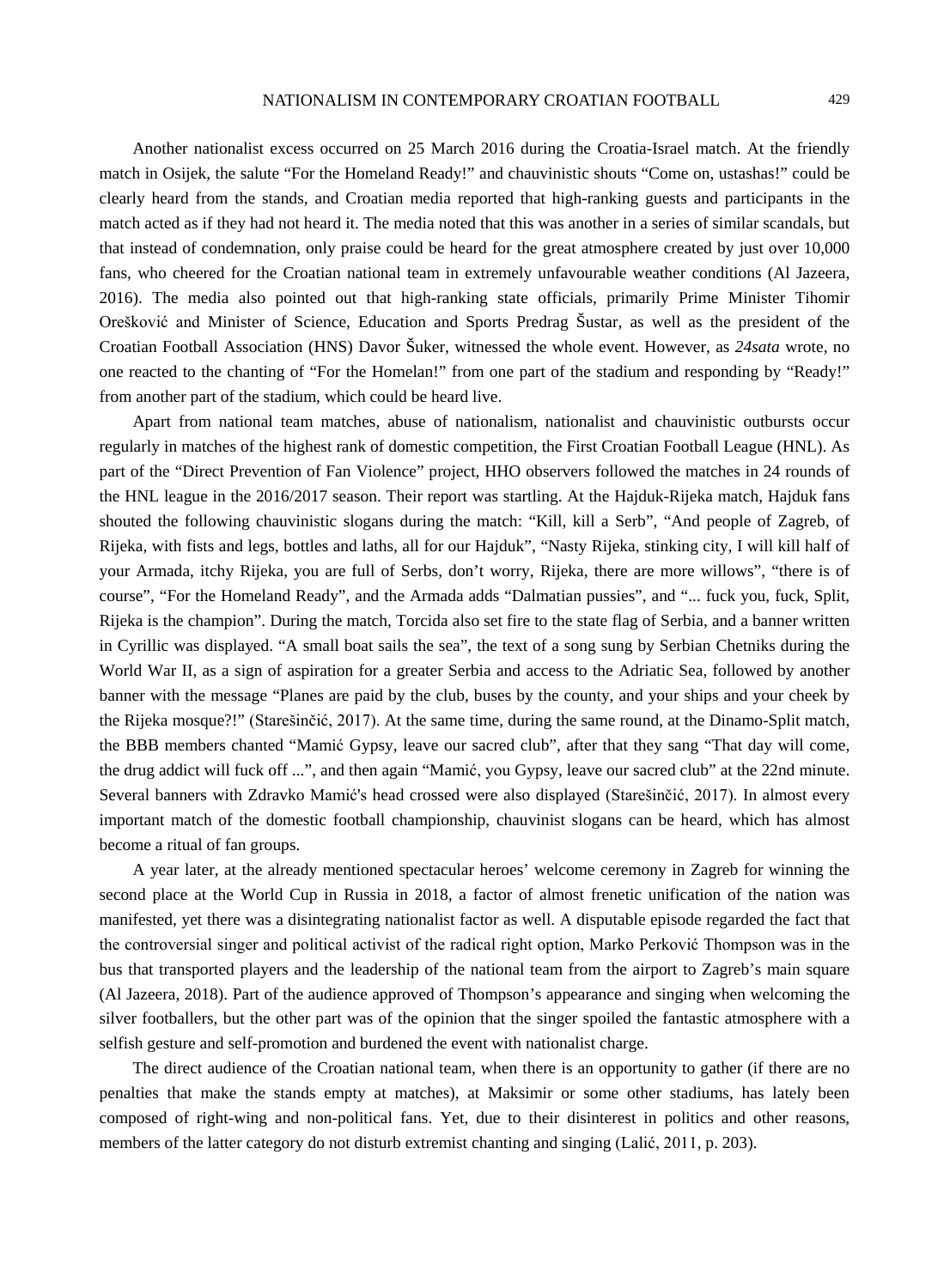# **Conclusion**

The paper confirmed the initial thesis that football has socio-political and socially integrating role, but it also exerts disintegrating effects for the Republic of Croatia and its citizens. Spectacular heroes' welcome ceremonies organized for sports champions and frantic cheering unite the people and the young nation, but nationalist, chauvinistic excesses at matches clearly disintegrate the people. Although it can be considered that the abuse of nationalism is related to political and social circumstances, the paper showed that in Croatia there are specifics of football that are related to the functioning of the Croatian Football Association and that cause excesses in stadiums, which confirms the initial thesis. Some of nationalist outbursts in stadiums are actually provocations by fan groups that arose as a direct response to the clientelist way of running the main football organization in Croatia. Certain forms of nationalist outbursts are constantly repeated, most often as chanting of the controversial salute "For the Homeland Ready" in stadiums, which is associated with the Ustasha regime from the World War II. Nationalist incidents can also be seen as a form of fan revolt against politicians who do not take any steps to change the situation within the HNS. Young fans, who form the core of fan groups, shout the salute "For the Homeland Ready", that is, they express extreme right-wing views, although some of them do not share the same views in life but simply follow the masses, i.e., adhere to fan rituals. It should certainly be taken into account that Croatia is a young state, created amid various conflicts, so the feelings of belonging to the nation are all the more intense.

#### **References**

- *24sata.* (2013). Sramota: Šimunić s navijačima skandirao "Za dom spremni". Retrieved 11 December 2020 from https://www.24sata.hr/sport/sramota-simunic-s-navijacima-skandirao-za-dom-spremni-341830
- *24sata.* (2017). Diže li biračima tlak Niko Kovač u spotu HDZ-a? Retrieved 10 November 2017 from https://www.24sata.hr/news/dize-li-biracima-tlak-niko-kovac-u-spotu-hdz-a-36504
- Al Jazeera. (2016) Svi se pravili da ne čuju "Za dom spremni". Retrieved 23 December 2020 from https://balkans.aljazeera.net/news/sports/2016/3/25/svi-se-pravili-da-ne-cuju-za-dom-spremni
- Al Jazeera. (2018). Mediji: Thompson umrljao spektakl u Zagrebu. Retrieved 20 December 2020 from https://balkans.aljazeera.net/news/balkan/2018/7/17/mediji-thompson-umrljao-spektakl-u-zagrebu
- Alač, Z. (2021). Tko je zapravo Zdravko Mamić? *Index.hr*. Retrieved from https://www.index.hr/vijesti/clanak/tko-je-zapravo-zdravko-mamic/2263370.aspx, Accessed 5. 3. 2021.
- Anderson, B. (1983). *Imagined communities*. London: Verso.
- Bajo, A., & Primorav, M. (2016). Poslovanje nogometnih klubova u Hrvatskoj. *Fiscus Br., 1*, 1-20. doi:10 3326/hfiscus.2016.1
- Bartoluci, S. (2013). *Uloga vrhunskog sporta u oblikovanju nacionalnog identiteta u Republici Hrvatskoj: usporedba devedesetih i dvijetisućitih*. Doktorska disertacija. Zagreb: Filozofski fakultet.
- Bauman, Z. (2001). *Community: Seeking safety in an insecure world*. Cambridge: Polity Press.
- BBC.com. (2015). Croatia swastika: Hosts apologise for Nazi pitch symbol. Retrieved 19 December 2020 from https://www.bbc.com/sport/football/33120517
- Boudon, R. (2012). *Sociologija kao znanost*. Zagreb: Jesenski i Turk.
- Breuilly, J. (1993). *Nationalism and the state*. Chicago: The University of Chicago Press.
- Castells, M. (2000). *End of millennium*. Oxford: Blackwell.
- Delanty, G. (1996). Beyond the nation-state: National identity and citizenship in a multicultural society—A response to Rex. *Sociological Research Online, 1*(4). Retrieved 5 January 2021 from http://www.socresonline.org.uk/1/3/1.html#2.3
- DW. (2015). Swastika defaces European championship qualifier between Croatia and Italy. Retrieved 19 November 2020 from https://www.dw.com/en/swastika-defaces-european-championship-qualifier-between-croatia-and-italy/a-18515561
- *Express.* (2019). Nema krivca: Kako je propala afera "svastika na Poljudu". Retrieved 19 November 2020 from https://express.24sata.hr/top-news/nema-krivca-kako-je-propala-afera-svastika-na-poljudu-21608
- Gellner, E. (1986). *Nations and nationalism*. Oxford: Blackwell.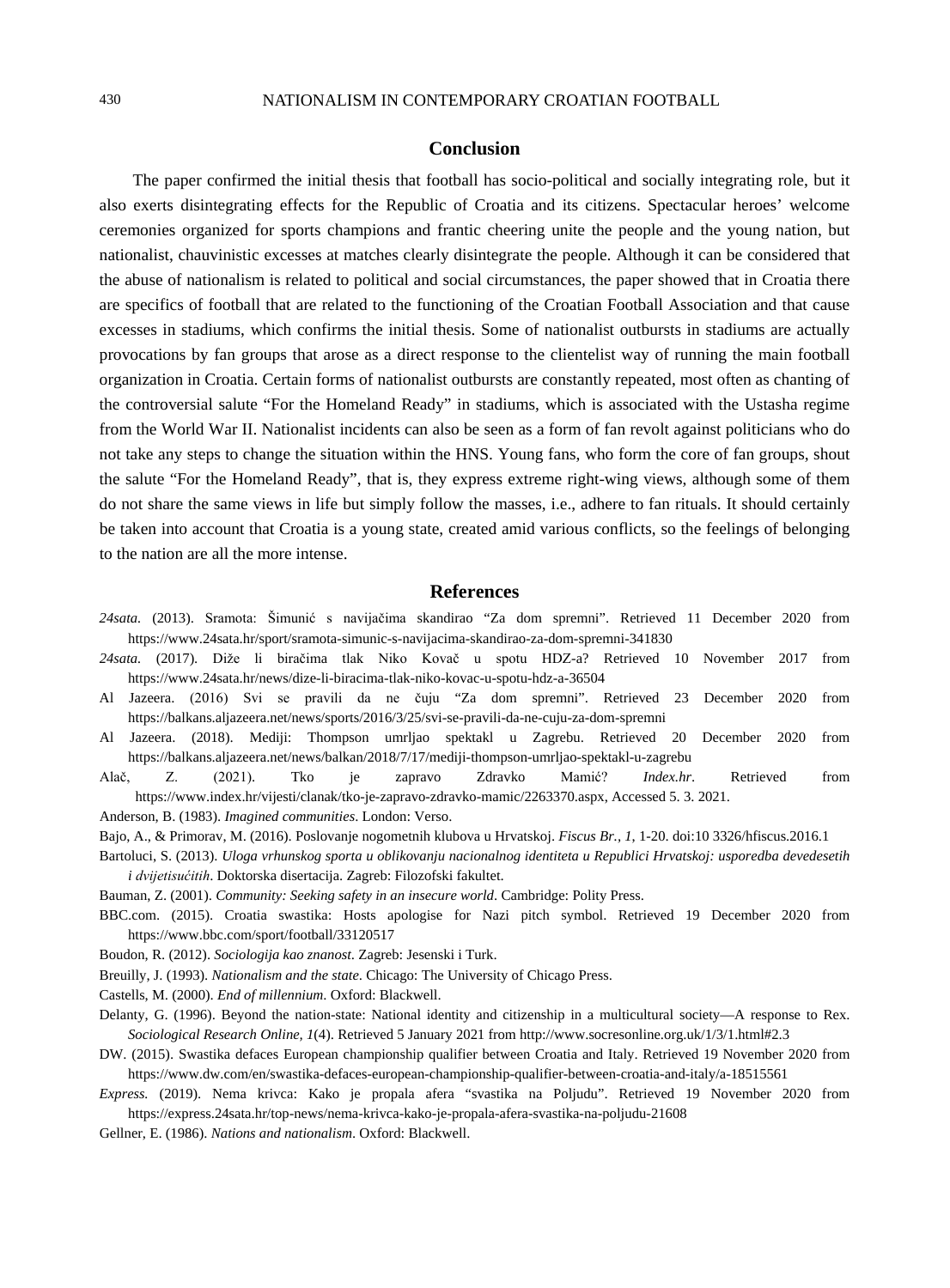- Giulianotti, R., & Armstrong, G. (1998). Comportamenti scoretti: gli hooligan. I media e la construzione della notorieta. In: De Biasi Rocco (Ed.), *You'll never walk alone. Il mito del tifoinglese*. Milano: ShaKe.
- Gojšeta, I. (2013). Tamo gdje je rođen Joe. *Index.hr*. Retrieved 20 December 2020 from https://www.index.hr/sport/clanak/Tamo-gdje-je-roden-Joe/713012.aspx
- *Gol.hr.* (2015). Najteža kazna UEFA-e: Nikada dosada nismo bili bez navijača! Retrieved 20 December 2020 from https://gol.dnevnik.hr/clanak/nogomet/najteza-kazna-uefa-e-nikada-dosada-nismo-bili-bez-navijaca---379897.html
- Goldstein, I. (2013). *Hrvatska povijest*. Zagreb: Novi Liber.
- Hammersley, M., & Atkinson, P. (2019). *Ethnography: Principles in practice* (4th ed.). New York: Routledge. Retrieved from https://doi.org/10.4324/9781315146027
- Harrison, G. (1988). L'eco clamorosa. In: A. Salvini (Ed.), *Il rito aggresivo. Dall'aggressivita simbolica al comportamento violento: il caso dei tifosi ultras*. Firenze: Giunti.
- Hertz, F. (1964). Nation, Nationale Ideologie und Nationalismus. In *Grundbegriffe der Geschichte*. Gütersloh.
- HINA. (2013). Hrvatska ide na Svjetsko prvenstvo u Brazil! *Novi list*. Retrieved 12 January 2021 from https://www.novilist.hr/sport/nogomet/hrvatska-ide-na-svjetsko-prvenstvo-u-brazil/
- *Index.hr.* (2015). Neviđena hrvatska sramota: Kukasti križ nacrtan na travi Poljuda. Retrieved 19 December 2015 from https://www.index.hr/sport/clanak/Nevidena-hrvatska-sramota-Kukasti-kriz-nacrtan-na-travi-Poljuda/825236.aspx
- *Index.hr.* (2018a). Kolindin upadna Zlatnu loptu je hit, iznenadit će vas što sve stranci pišu. Retrieved 19 January 2021 from https://www.index.hr/magazin/clanak/kolindin-upad-na-zlatnu-loptu-je-hit-iznenadit-ce-vas-sto-sve-stranci-pisu/2047536.aspx
- *Index.hr.* (2018b). Plenković u dresu na sjednici vlade najavio izgradnju nacionalnog stadiona. Retrieved 20 January 2021 from https://www.index.hr/vijesti/clanak/plenkovic-u-dresu-na-sjednici-vlade-najavio-izgradnju-nacionalnog-stadiona/2010624.aspx
- Jergović, M. (2015). Ekskluzivno: Zvonimir Boban otvorio dušu Jergoviću "Evo što mislim o hrvatskoj politici i nogometu". *Jutarnji.hr*. Retrieved 21 January 2021 from https://www.jutarnji.hr/vijesti/ekskluzivno-zvonimir-boban-otvorio-dusu-jergov icu-evo-sto-mislim-o-hrvatskoj-politici-i-nogometu-172183
- Karin, L. (2015) Nogomet, nacionalni identitet I politika: uloga prvog hrvatskog predsjednika, diplomski rad, Kineziološki fakultet Sveučilišta u Zagrebu, https//urn.nsk.hr/urn:nbn:117:386981
- Kedourie, E. (1966). *Nationalism*. London: Hutchinson.
- Kosterman, R., & Feshbach, S. (1989). Towards a measure of patriotic and nationalistic attitudes. *Political Psychology, 10*(2), 257-274.
- Lalić, D. (2010). Je li hrvatski nogomet mrtav imože li se oživjeti? *Političke analize, 1*(4), 29-33.
- Lalić, D. (2011). *Torcida: Pogled iznutra, drugo izdanje.* Zagreb: Profil.
- Lalić, D. (2012). Je li hrvatski nogomet mrtav i može li se oživjeti? *Političke analize, 4,* 28-33.
- Lalić, D. (2015). Nogometni navijači kao ekstremni desničari u Hrvatskoj od 2012. do 2014. In: V. Ilišin (Ed.), *Demokratski potencijali mladih u Hrvatskoj.* Zagreb: Institut za društvena istraživanja u Zagrebu, Centar za demokraciju i pravo Miko Tripalo.
- Lalić, D. (2018). *Nogomet i politika*. Zagreb: Fraktura.
- Lasić, I. (2016). Politizacija sporta je nasljedstvo Tuđmana (intervju s Darijom Brentinom). *Novosti*, Zagreb.
- Lukić, S. (2019). Joe Šimunić Izgubio Na Sudu u Strasbourgu Podnio Tužbu Zbog Presude za izvikivanje ustaškog pokliča, europski suci o njoj odbili raspravljati. *Jutarnji list*. Retrieved 10 December 2020 from https://www.jutarnji.hr/vijesti/hrvatska/joe-simunic-izgubio-na-sudu-u-strasbourgu-podnio-tuzbu-zbog-presude-za-izvikivanj e-ustaskog-poklica-europski-suci-o-njoj-odbili-raspravljati-8323061
- Malešević, S. (2006). *Identity as ideology: Understanding ethnicity and nationalism.* New York: Palgrave Macmillan.
- Marsh, P. (1978). *Aggro: The illusion of violence*. London, Melbourne, Toronto: J. M. Dent & Sons Ltd.
- Marsh, P. (1982). Social order on the British soccer terraces. *International Social Science Journal, 2*, 257-266.
- Mason, R. O., McKenney, J. L., & Copeland, D. G. (1997). An historical method for MIS research: Steps and assumptions. In *MIS quarterly* (pp. 307-320).
- Mihailović, S. (1997). Rat je počeo 13. maja 1990. In: S. Slapšak (Ed.), *Rat je počeo na Maksimiru. Govor mržnje u medijima*. Beograd: Medija centar.
- Mijić, B. (2013). Išli Smo Pravim Putem, a brzinom nikada nisam zadovoljan. *Novi list*. Retrieved 10 December 2020 from https://vlada.gov.hr/predsjednik-vlade-milanovic-za-novi-list-isli-smo-pravim-putem-a-brzinom-nikada-nisam-zadovoljan/13 47
- Milas, G. (2009). *Istraživačke Metode u psihologiji i drugim društvenim znanostima*. Izdanje, Jastrebarsko: Naklada Slap.